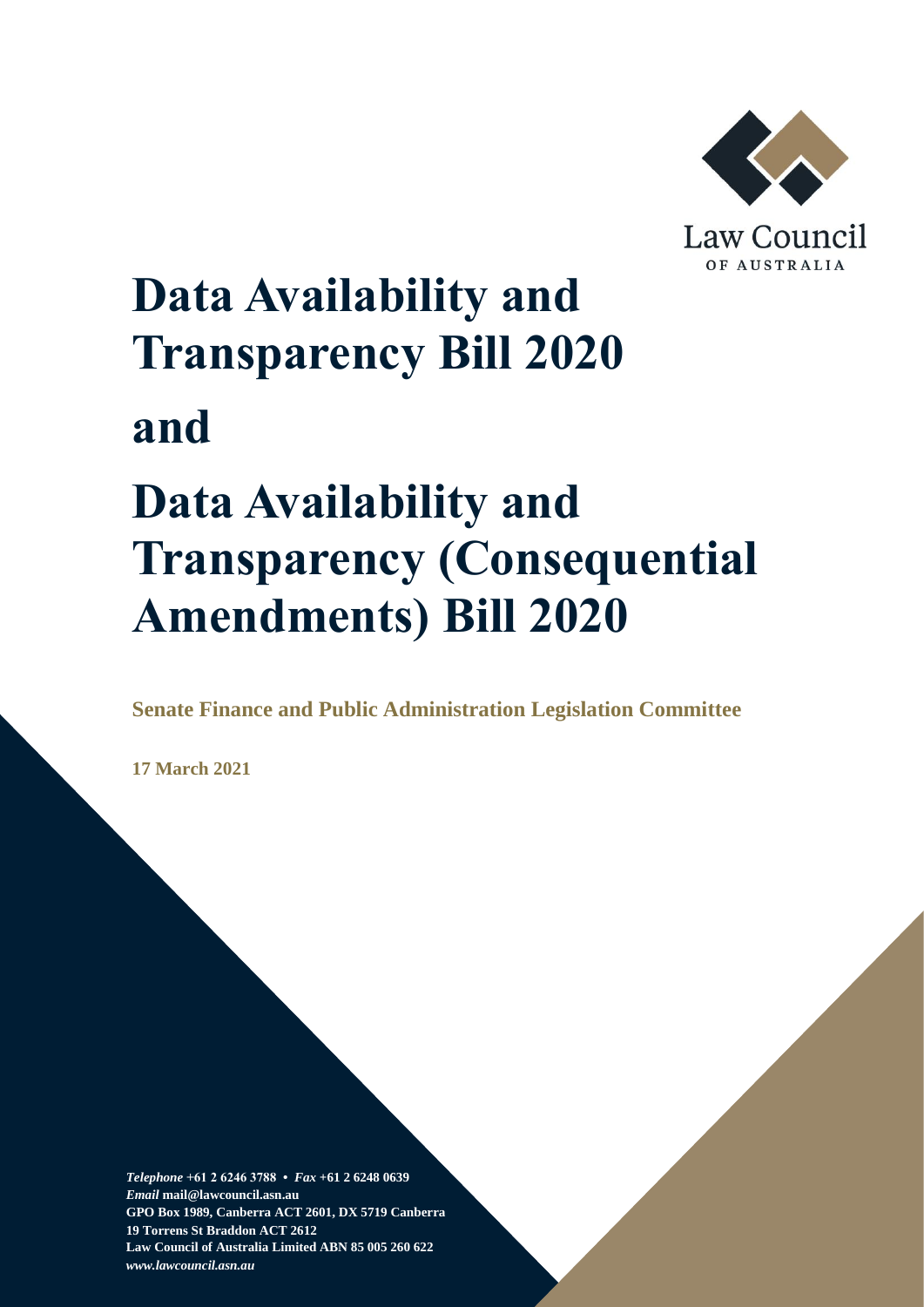# **Table of Contents**

| Attorney-General's public interest certification regime (clause 106)14 |  |
|------------------------------------------------------------------------|--|
|                                                                        |  |
|                                                                        |  |
|                                                                        |  |
|                                                                        |  |
|                                                                        |  |
|                                                                        |  |
|                                                                        |  |
|                                                                        |  |
|                                                                        |  |
|                                                                        |  |
|                                                                        |  |
|                                                                        |  |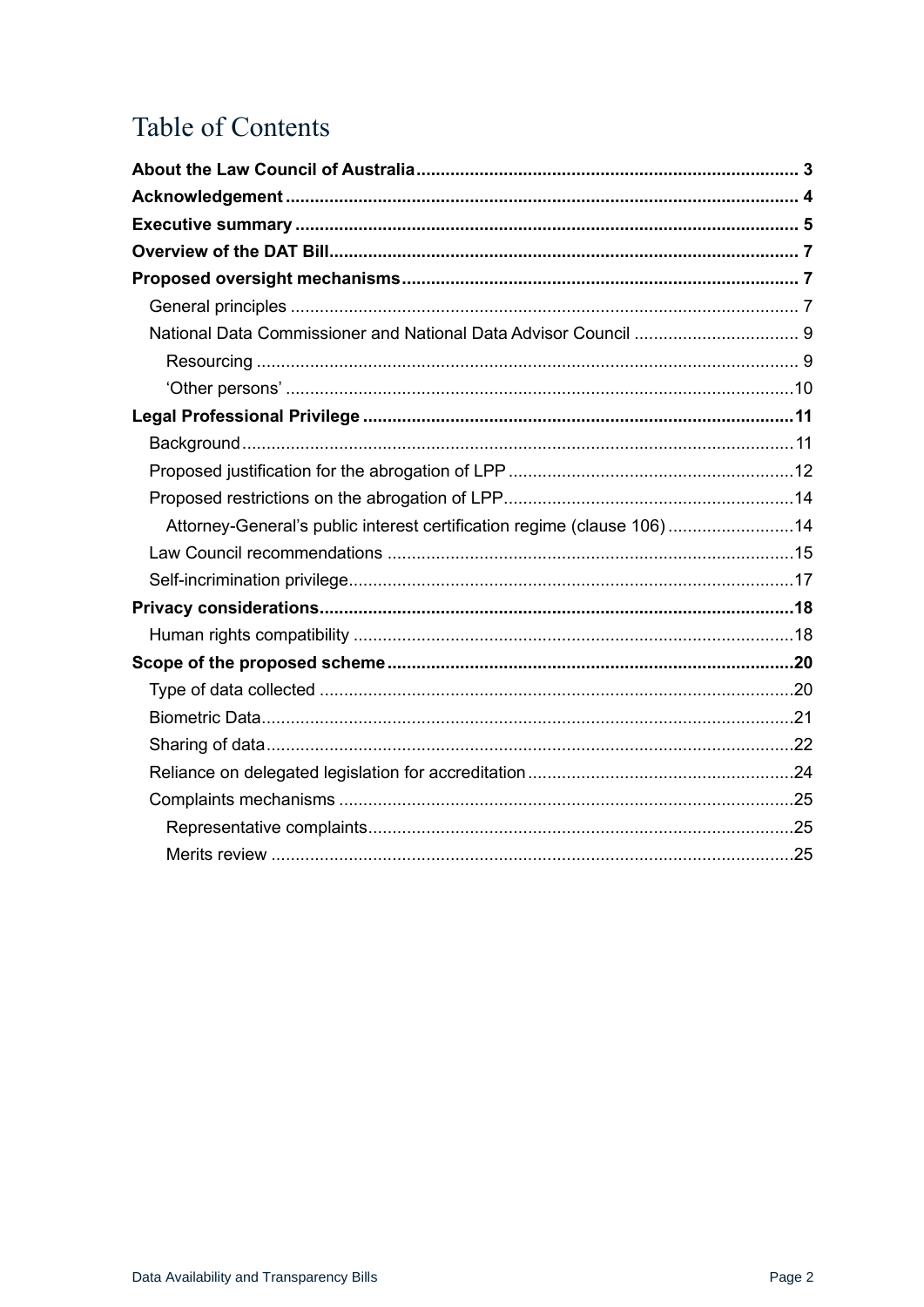# <span id="page-2-0"></span>About the Law Council of Australia

The Law Council of Australia exists to represent the legal profession at the national level, to speak on behalf of its Constituent Bodies on national issues, and to promote the administration of justice, access to justice and general improvement of the law.

The Law Council advises governments, courts and federal agencies on ways in which the law and the justice system can be improved for the benefit of the community. The Law Council also represents the Australian legal profession overseas, and maintains close relationships with legal professional bodies throughout the world.

The Law Council was established in 1933, and represents 16 Australian State and Territory law societies and bar associations and the Law Firms Australia, which are known collectively as the Council's Constituent Bodies. The Law Council's Constituent Bodies are:

- Australian Capital Territory Bar Association
- Australian Capital Territory Law Society
- Bar Association of Queensland Inc
- Law Institute of Victoria
- Law Society of New South Wales
- Law Society of South Australia
- Law Society of Tasmania
- Law Society Northern Territory
- Law Society of Western Australia
- New South Wales Bar Association
- Northern Territory Bar Association
- Queensland Law Society
- South Australian Bar Association
- Tasmanian Bar
- Law Firms Australia
- The Victorian Bar Inc
- Western Australian Bar Association

Through this representation, the Law Council effectively acts on behalf of more than 60,000 lawyers across Australia.

The Law Council is governed by a board of 23 Directors – one from each of the constituent bodies and six elected Executive members. The Directors meet quarterly to set objectives, policy and priorities for the Law Council. Between the meetings of Directors, policies and governance responsibility for the Law Council is exercised by the elected Executive members, led by the President who normally serves a 12 month term. The Council's six Executive members are nominated and elected by the board of Directors.

Members of the 2021 Executive as at 1 January 2021 are:

- Dr Jacoba Brasch QC, President
- Mr Tass Liveris, President-Elect
- Mr Ross Drinnan, Treasurer
- Mr Luke Murphy, Executive Member
- Mr Greg McIntyre SC, Executive Member
- Ms Caroline Counsel, Executive Member

The Chief Executive Officer of the Law Council is Mr Michael Tidball. The Secretariat serves the Law Council nationally and is based in Canberra.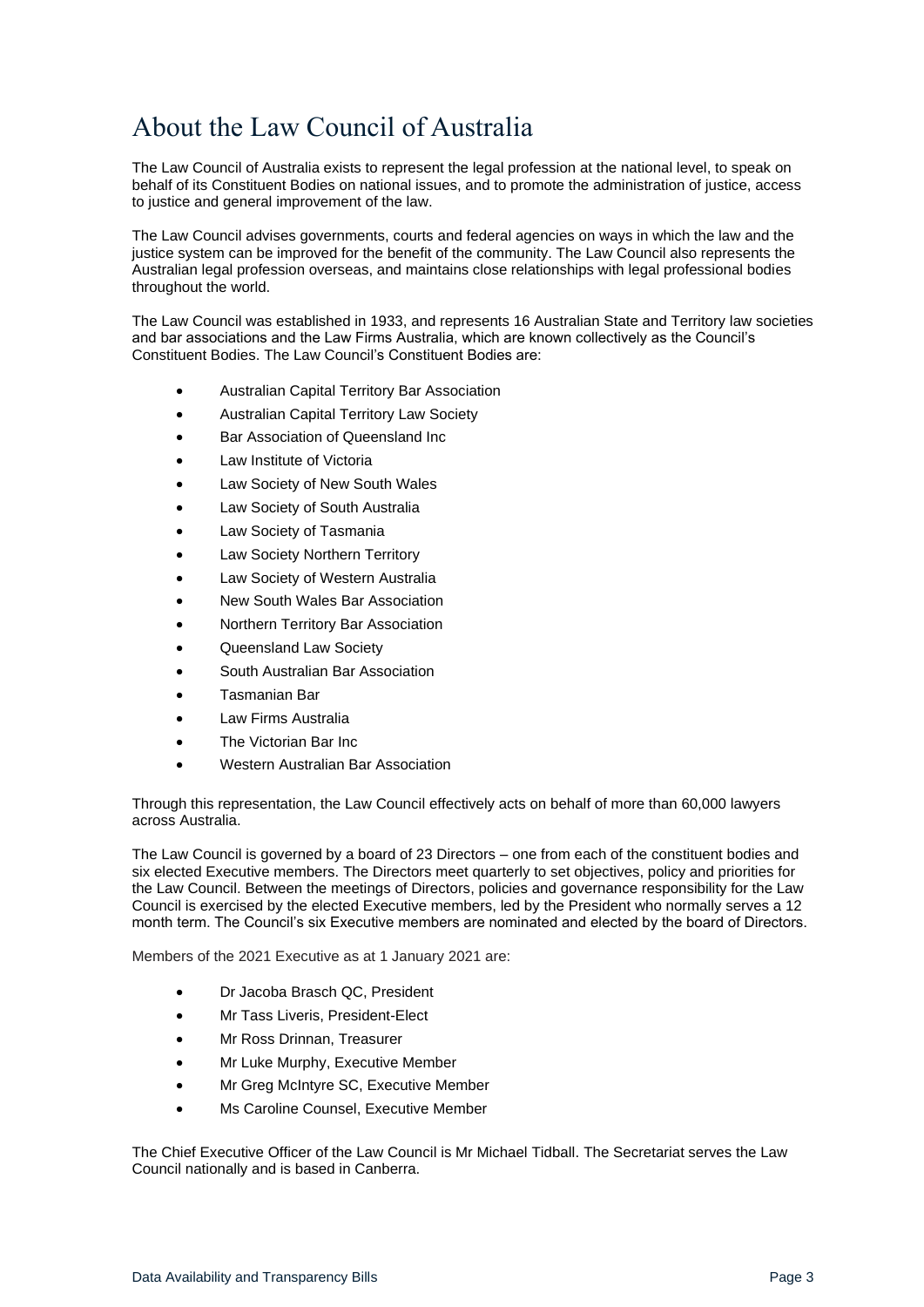# <span id="page-3-0"></span>Acknowledgement

The Law Council of Australia acknowledges the contributions of the following Constituent Bodies and Committees in the preparation of this submission:

- New South Wales Bar Association;
- Law Society of South Australia;
- Queensland Law Society;
- Privacy Law Committee of the Law Council's Business Law Section; and
- Privileges and Immunities Committee of the Law Council's Federal Litigation and Dispute Resolution Section.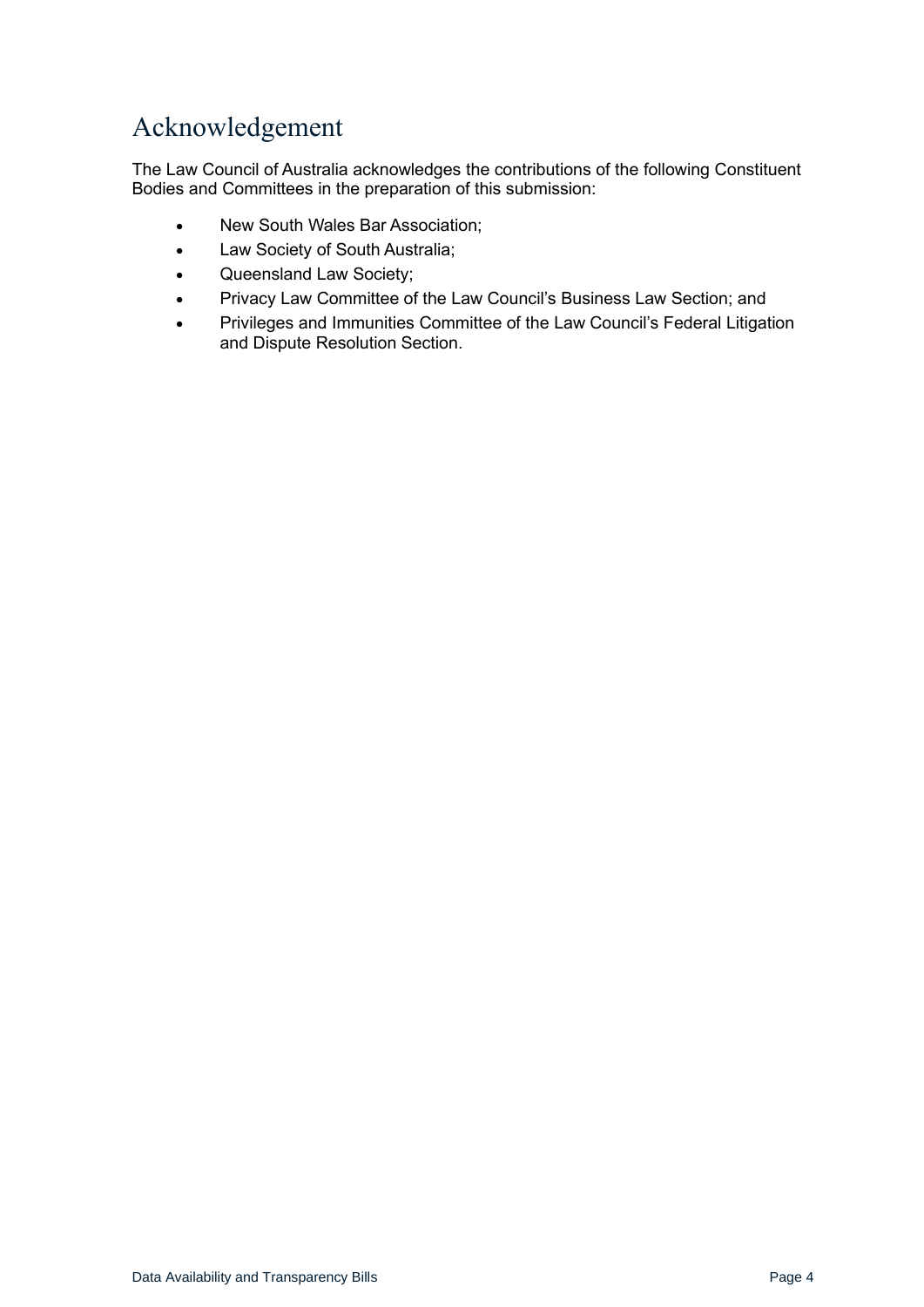# <span id="page-4-0"></span>Executive summary

- 1. The Law Council appreciates the opportunity to respond to the Senate Finance and Public Administration Legislation Committee (**Committee**) inquiry into the Data Availability and Transparency Bill 2020 (Cth) (**DAT Bill**) and the Data Availability and Transparency (Consequential Amendments) Bill 2020 (Cth) (**Consequential Amendments Bill**) (together, **the Bills**).
- 2. The Bills seek to establish a framework for public sector data custodians to, under the relevant authorisations, principles, purposes and agreements, share data with accredited users under limited circumstances. In doing so, the Bills establish and specify the functions of the National Data Commissioner (**Commissioner**), as well as the National Data Advisory Council (**NDAC**) as an advisory body to the Commissioner.
- 3. The Law Council is generally supportive of the Bills and recognises the importance of fostering and facilitating government data sharing arrangements and the need for the continued development and improvement of robust policies to govern these arrangements.
- 4. However, the Law Council notes that the Parliamentary Joint Committee on Human Rights (**Joint Committee**) in considering the Statement of Compatibility with Human Rights, contained within the Explanatory Memorandum to the DAT Bill (**EM**), determined that 'further information is required in order to assess whether the stated objectives constitute a legitimate objective for the purposes of international human rights law'.<sup>1</sup>
- 5. While acknowledging the overarching public policy objectives of the Bills, with the questions that remain, Law Council shares the reservations of the Joint Committee as well as those matters raised by the Senate Standing Committee for the Scrutiny of Bills (**Scrutiny Committee**) about the potential risks associated with the scheme in practice.
- 6. Noting the potential risks of an improperly established data sharing scheme, the Law Council makes several recommendations aimed at improving the framework envisaged by the Bills, including that:
	- (a) the Australian Government must ensure that sufficient funding is provided to the Commissioner to ensure that it is properly resourced to carry out its role;
	- (b) amendment should be made to the DAT Bill to include minimum thresholds of training or experience for 'other persons' assisting the Commissioner in the exercise of their monitoring and investigation powers;
	- (c) clause 105 of the DAT Bill should be removed as the proposed abrogation of legal professional privilege (**LPP**) is not sufficiently justified. In the alternative, consideration should be given to:
		- (i) enabling an independent third-party, such as a court, to consider requests made by the Commissioner to resolve contested LPP claims on an expedited basis;

<sup>1</sup> Parliamentary Joint Committee on Human Rights, Parliament of Australia, *Human rights scrutiny report* (Report 2 of 2021, 24 February 2021) 18.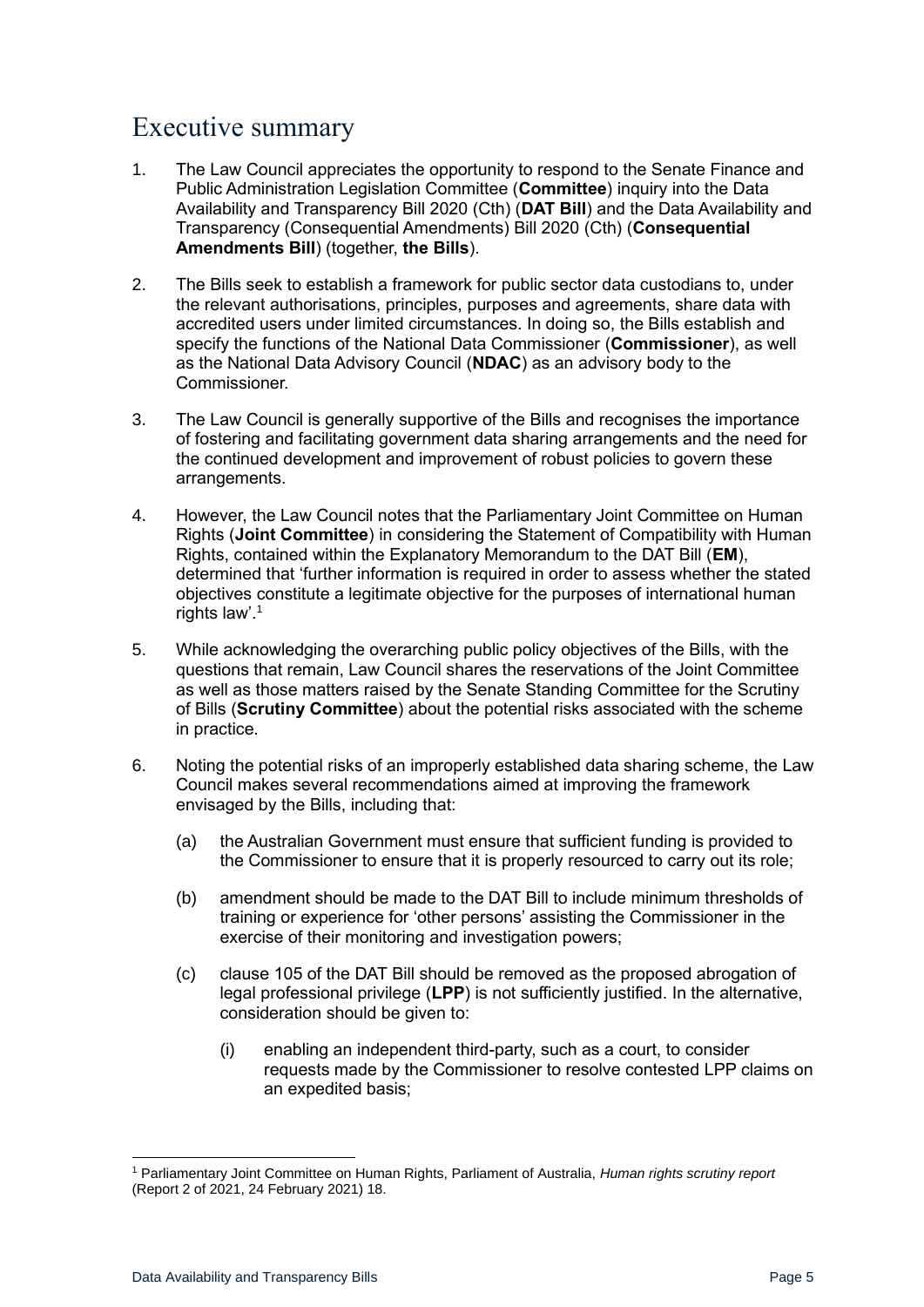- (ii) inclusion of a specific provision, similar to sections 79 and 95 of the *Law Enforcement Integrity Commission Act 2006* (Cth) (**LEIC Act**), enabling a lawyer to decline to comply with a notice to produce documents or provide information on the basis it is subject to LPP (which vests in their client) but requires the provision of the name and contact details of the client;
- (iii) inclusion of a requirement that the Commissioner may only compel legally privileged information if satisfied, on reasonable grounds, that the compulsion is reasonably necessary and proportionate to the matter under investigation;
- (iv) including explicit limitations in clause 108 the DAT Bill regarding the ability of the Commissioner to share information that is subject to LPP, or a claim of LPP; and
- (v) amending clause 105 to provide that, if the Commissioner compels the production of legally privileged information, they are under a duty to ensure that it is held securely, protected from unauthorised access and disclosure and is securely destroyed or returned when no longer necessary for the investigation;
- (d) amendment should be made to the DAT Bill to include an explicit requirement that, where possible, the sharing of data is done in a way that does not allow an individual to be identified and that de-identification should be the default or *prima facie* position prior to any sharing. Beyond the DAT Bill, consideration should also be given to expanding the definition of biometric data under the *Privacy Act 1988* (Cth) (**Privacy Act**) to include *all* biometric data not only the biometric information that is to be used for the purpose of 'automated biometric verification or biometric identification' or 'biometric templates' as is currently specified;
- (e) the DAT Bill should be amended to provide that where privacy interests that involve biometric data may be affected by the data sharing scheme, all sharing of such data must be based on prior express consent;
- (f) subclause 127(4) of the DAT Bill should be removed and a requirement should be inserted that the Guidelines to be made by the Commissioner are a legislative instrument and therefore subject to Parliamentary scrutiny and potential disallowance.
- (g) further guidance is needed in relation to the scope of practical application of the 'unreasonable or impracticable' exception as it applies to securing consent, noting that this should be a high threshold to obtain and that many of the data sets collected are collected based on existing legal requirements or notices (not consents);
- (h) Part 5.2 of the DAT Bill should be amended to provide greater detail in regard to the procedures, requirements and matters relating to the accreditation of entities for the purpose of the data sharing scheme; and
- (i) merits review should be available to individuals and their representatives (as individual or representative complaints) whose privacy interests may be affected by the data sharing scheme.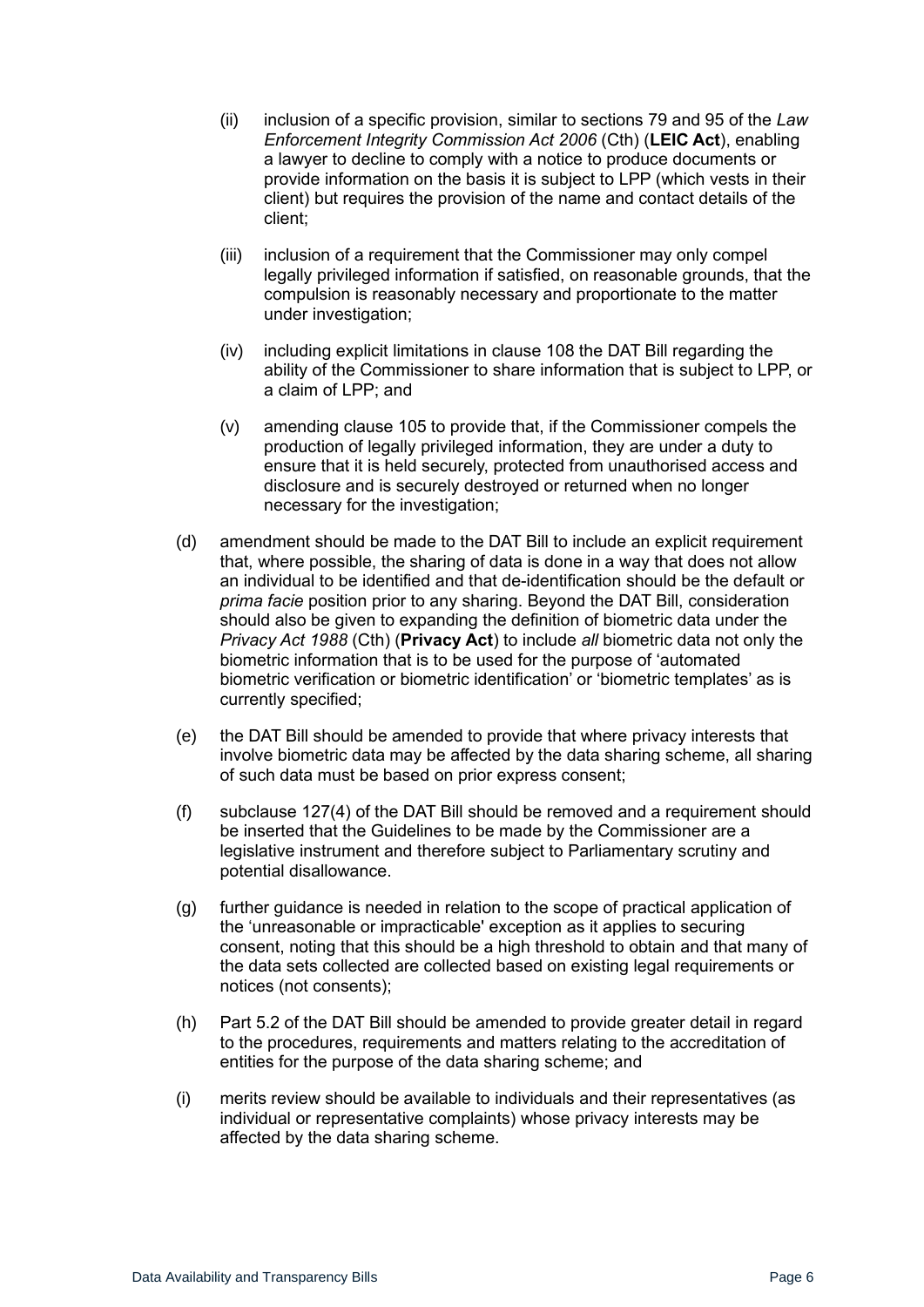# <span id="page-6-0"></span>Overview of the DAT Bill

7. The EM provides that the purpose of the DAT Bill is to:

*Promote better availability and use of government data, empower the government to deliver effective policies and services, and support research and development.*<sup>2</sup>

- 8. To facilitate this purpose, the DAT Bill creates a new pathway for the Government to share public sector data by authorising a 'Data Custodian' (defined in the DAT Bill as Commonwealth bodies that 'control' public sector data and have 'the right to deal with that data')<sup>3</sup> to share data with an accredited user. The shared data can be provided directly to the accredited user or the sharing can be facilitated using an 'accredited data service provider' (**ADSP**). <sup>4</sup> The DAT Bill does not require data sharing, nor does it propose an open release of public sector data to the public. Instead, the sharing is intended to be a controlled and monitored communication of information to approved users.
- 9. Under the DAT Bill, Data Custodians would be authorised to share data with an accredited user, either directly or through an ADSP, if:
	- sharing is for a permitted 'data sharing purpose' (including government service delivery, informing government policy and programs, or research and development);
	- the five data sharing principles have been applied to manage the risks of sharing; and
	- the terms of the arrangement were recorded in a data sharing agreement.<sup>5</sup>
- 10. Data scheme entities would be subject to data breach responsibilities, including an obligation to take steps to mitigate a data breach and a requirement to notify specified persons of a data breach.<sup>6</sup> Further, unauthorised data sharing would be subject to a civil penalty or up to two years' imprisonment where a person was reckless with respect to the circumstance that the sharing was not authorised.<sup>7</sup>
- 11. The DAT Bill would also establish an independent regulator, the Commissioner, whose role is to provide advice and advocacy, as well as oversee, investigate and enforce compliance. The DAT Bill also seeks to creates the NDAC to assist the Commissioner in their work.

# <span id="page-6-1"></span>Proposed oversight mechanisms

## <span id="page-6-2"></span>**General principles**

12. The Law Council acknowledges the importance of fostering and facilitating data sharing arrangements and the need for the continued development and improvement of robust policies to govern these arrangements. One of the arguments put forward for the Bills is that, currently, more than 500 secrecy provisions exist which can make sharing information very difficult, even when it is

<sup>2</sup> Explanatory Memorandum, Data Availability and Transparency Bill 2020 (Cth) 4.

<sup>3</sup> Data Availability and Transparency Bill 2020 (Cth) cl 11(2) ('DAT Bill').

<sup>4</sup> The accreditation framework is set out in pt 5.2 of the DAT Bill.

<sup>5</sup> DAT Bill cl 13(1).

<sup>&</sup>lt;sup>6</sup> The data breach responsibilities are set out in pt 3.3 of the DAT Bill.

<sup>7</sup> DAT Bill cl 14.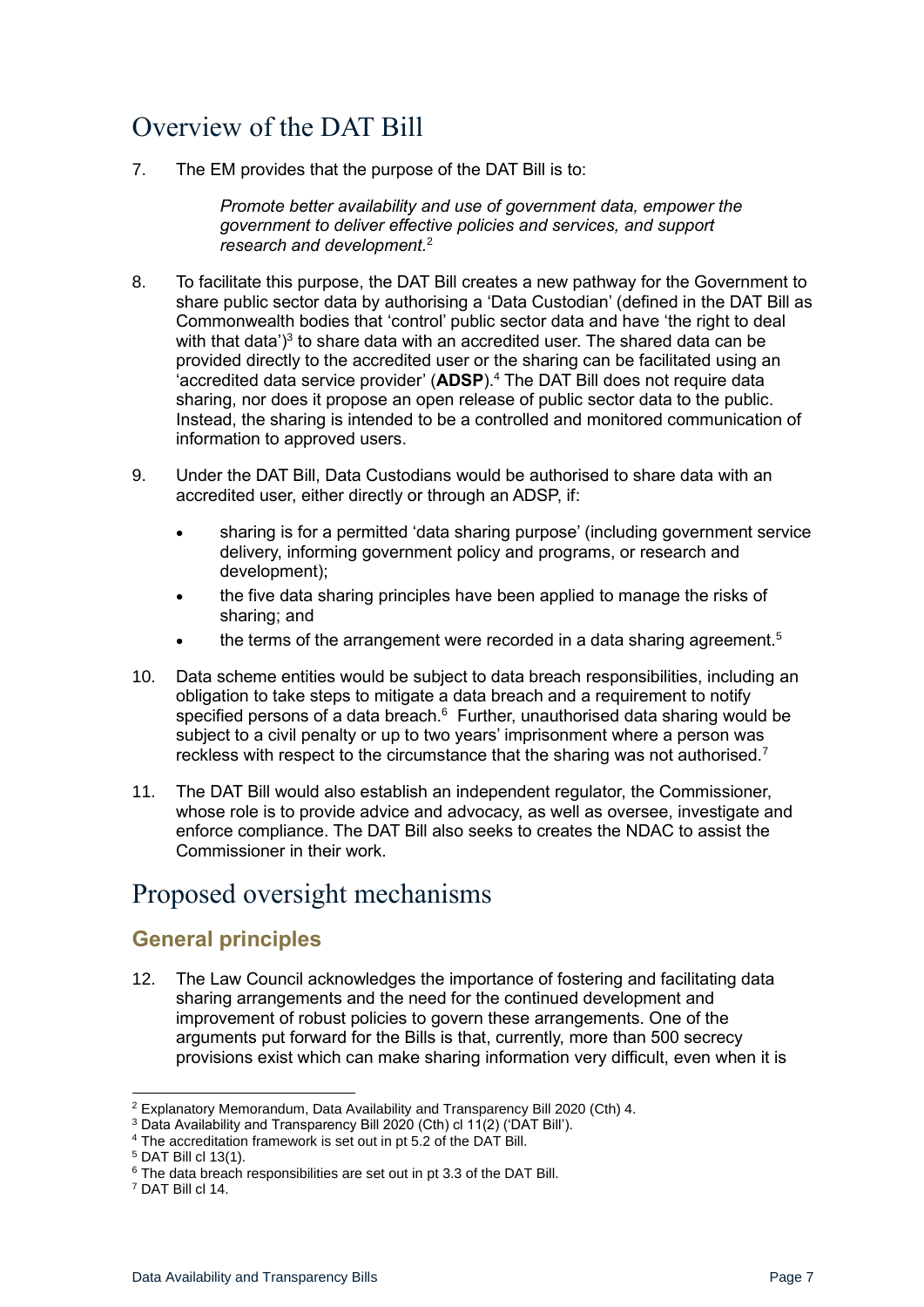appropriate to do so. $8$  Addressing some of the inconsistencies between existing processes and protections may benefit the community, provided that privacy and security continues to be robustly protected.

- 13. The Law Council supports the removal of unnecessary barriers to government data sharing and the development of a single, unified approach to data sharing to improve the fragmented and often unclear approach that currently exists. $9$  However, the Law Council also affirms the need for considered, robust and properly resourced oversight mechanisms and safeguards with regard to data sharing in order to uphold the rule of law, protect privacy and human rights, and to ensure that data is shared in a responsible way.
- 14. The Law Council acknowledges the oversight mechanisms embedded in the DAT Bill, including the creation of the Commissioner and the NDAC, as well as mandatory consideration of the following five data principles:
	- project principle: data is shared for an appropriate project/program that includes consideration of the public interest, ethics, and privacy;
	- people principle: data is made available only to appropriate persons who have the right training and skills:
	- setting principle: data is shared in an appropriately controlled environment;
	- data principle: appropriate protections are applied to the data including data minimisation principles; and
	- outputs principle: outputs are as agreed, and appropriate for future use.<sup>10</sup>
- 15. The use of 'appropriate' in the above principles requires a careful review on a caseby-case basis of novel (in the sense of previously unapproved) data sharing principles. Whether something is appropriate is a value-laden judgment which might be subject to review, and even retraction, in the event that further information comes to light with technological advances – 'data minimisation' consideration is but one example where advances in technology and handling practices might give reason for a re-assessment.
- 16. The proposed oversight mechanism provisions provide important safeguards to ensure that data sharing is carried out responsibly, ethically and ultimately protects public sector data and individual information, while balancing a need for efficiency which is carried out through data sharing agreements. These oversights also promote public confidence that the sharing of data will be done responsibly, because if an unauthorised sharing of data takes place, appropriate investigations and possible consequences will flow.
- 17. The Law Council supports these mechanisms and maintains that these protections should be actively reviewed and upgraded as required on an ongoing basis.
- 18. As an additional transparency mechanism, clause 130 of the DAT Bill requires the Commissioner to publish a public register of data sharing agreements and accredited entities. This aims to promote further transparency, as all sharing agreements are subject to public scrutiny. The Law Council supports the creation of this register and recognises this as an important safeguard mechanism.

<sup>8</sup> Office of the National Data Commissioner, Australian Government, *New Legislation* (Web Page) <https://www.datacommissioner.gov.au/data-sharing/legislation>.

<sup>9</sup> Law Council of Australia, Submission to Office of the National Data Commissioner, *Data Sharing and Release Legislative Reforms Discussion Paper* (22 October 2019) 1-2.

<sup>10</sup> DAT Bill cl 16.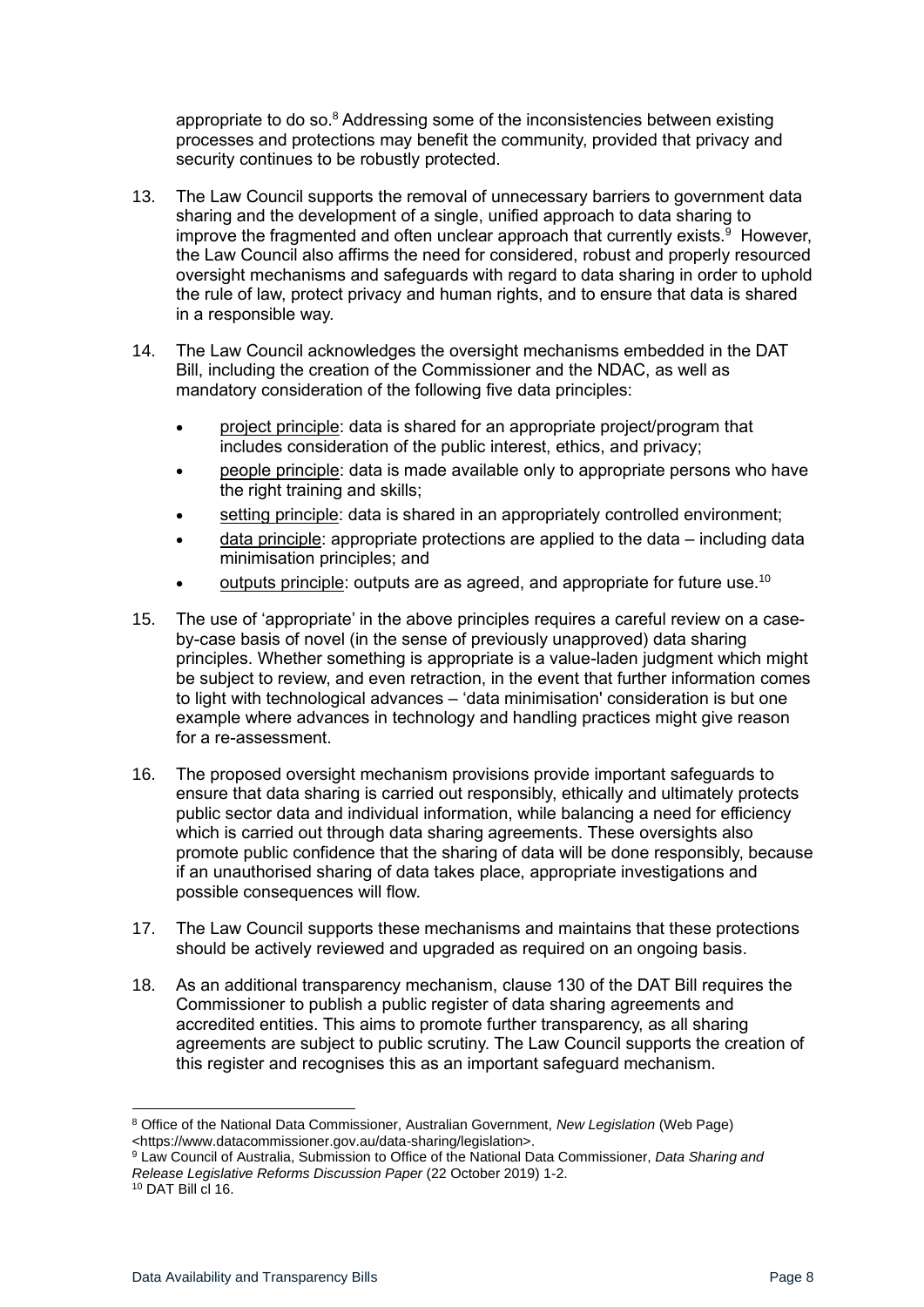- 19. Public scrutiny depends upon the disclosure of all information relating to the data sharing agreements including any commercial aspects of those agreements. It would defeat the purpose of that transparency if the parties to a data sharing approval might carve-out any part of the agreement having regard to commercial considerations.
- 20. Overall, the Law Council appreciates the delicate balance that must be struck between collecting and sharing data, and the right to privacy and appropriate safeguards. The Law Council considers that:

*constraints on data sharing that are reliable, consistently implemented and verifiable… are necessary to ensure data sharing between government agencies is appropriately justified, controlled and transparent … regulatory settings must ensure data sharing outputs between government agencies are appropriately evaluated and managed, so that when those outputs are used to create outcomes that affect individual citizens (whether or not identified or identifiable), or targeted cohorts of citizens that are inferred through data analysis to share like characteristics, these outcomes are demonstrably fair, equitable, accountable and transparent.*<sup>11</sup>

21. It is important that the enactment of the Bills and the operation of the Commissioner and the NDAC are subject to appropriate regulations and active, ongoing oversight.

## <span id="page-8-0"></span>**National Data Commissioner and National Data Advisor Council**

#### <span id="page-8-1"></span>**Resourcing**

- 22. The Commissioner will serve as the regulator for the data sharing scheme, provide advice and guidance about the scheme and be responsible for promoting understanding and acceptance of:
	- the benefits of, and best practice in, sharing and releasing public sector data; and
	- safe data handling practices.<sup>12</sup>
- 23. The Law Council supports the establishment of the role of the Commissioner (assisted by the NDAC) as a critical oversight and regulatory mechanism in the operation of the data sharing scheme. The Law Council submits that the Bill must be accompanied by sufficient funding to ensure the Commissioner is properly resourced to effectively carry out its role.

#### **Recommendation:**

• **The Australian Government must ensure that sufficient funding is provided to the National Data Commissioner to ensure that it is properly resourced to carry out its role.** 

<sup>11</sup> Law Council of Australia, Submission to Office of the National Data Commissioner, *Data Sharing and Release Legislative Reforms Discussion Paper* (22 October 2019) 2.  $12$  Ibid cl 39, 42.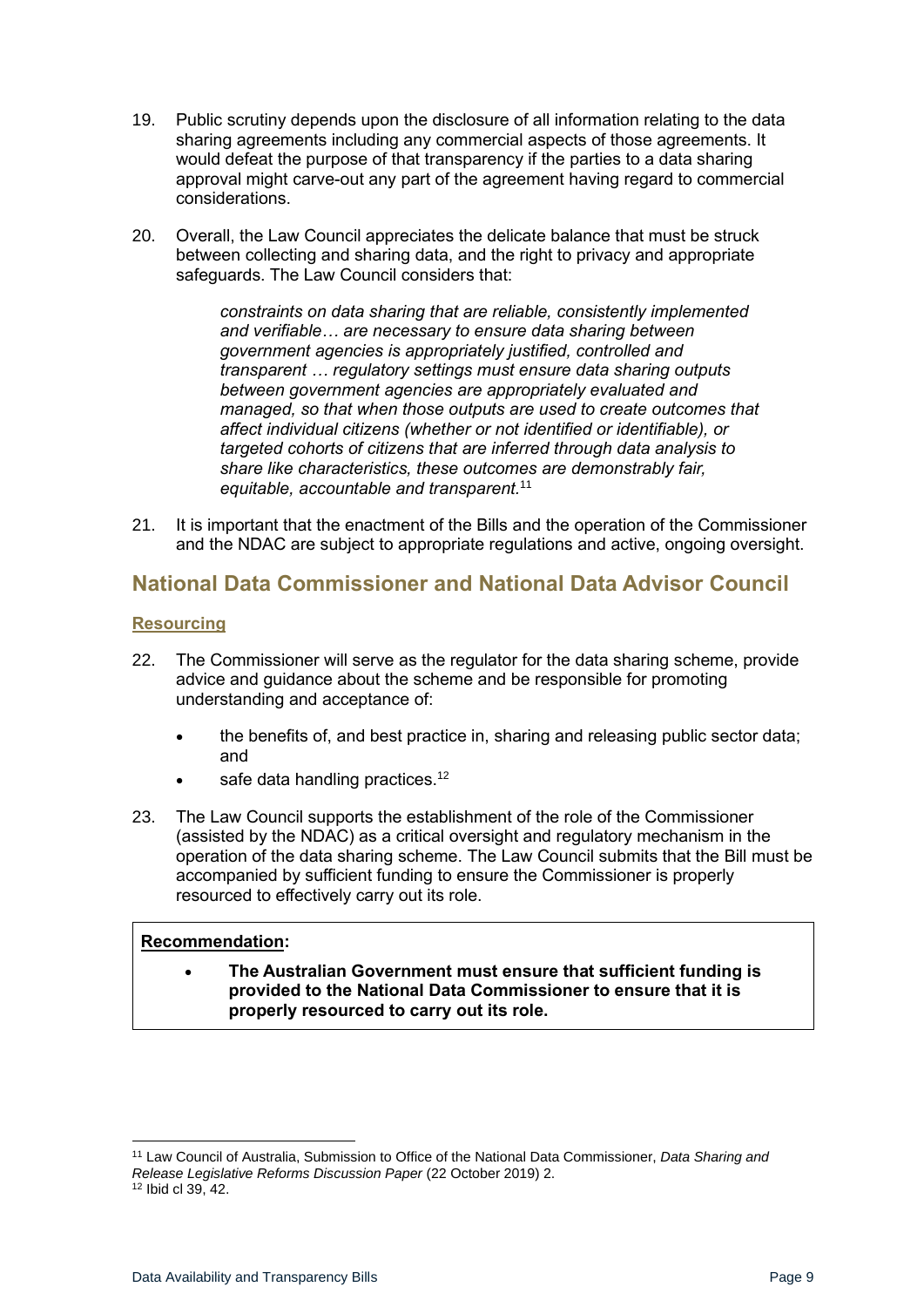#### <span id="page-9-0"></span>**'Other persons'**

24. Subclauses 109(4) and 110(3) of the DAT Bill would allow the Commissioner (as an authorised person) to receive assistance from 'other persons' in the exercise of their monitoring and investigation powers. The Law Council notes the concern of the Scrutiny Committee that these provisions provide 'no requirement … that the other person has appropriate training or experience'. <sup>13</sup> In response to the concerns of the Scrutiny Committee, the Minister advised that:

> *The standard suite of [Regulatory Powers (Standard Provisions) Act 2014] provisions is an accepted baseline of powers required for an effective monitoring, investigation or enforcement regulatory regime, while providing adequate safeguards and protecting important common law privileges … The Bill adopts this standard approach to the exercise of regulatory powers to promote an efficient, flexible and accountable approach to regulation.*

*The Explanatory Memorandum for clauses 109 and 110 refers to the staffing provisions in the Bill [Explanatory Memorandum, Data Availability and Transparency Bill 2020, paras 555 and 560] The Bill's staffing provisions ensure that 'other persons' at the Commissioner's disposal will have the appropriate knowledge, training and expertise in the exercise and performance of investigatory powers and functions [see clauses 47-49 of the Bill]. APS employees made available to the Commissioner must have the skills, qualifications or experience necessary to assist the Commissioner, while contractors and consultants may be specifically engaged in order to assist with the performance or exercise of the Commissioner's functions or powers.* 

*Subsections 23(2)-(4) of the RPA ensure monitoring and investigatory powers are exercised accountably. Persons assisting must act under the direction of the Commissioner as authorised person and any valid actions of the person assisting will be taken to be those of the Commissioner. As persons employed or engaged by an APS Department, assisting individuals will be further subject to standard accountability measures such as the APS Code of Conduct (for staff), Commonwealth Procurement Rules (for contractors), security clearances and other pre-employment screening procedures.*<sup>14</sup>

25. However, the Scrutiny Committee has maintained its concern that there is no apparent requirement on the face of the DAT Bill that the 'other persons' assisting an authorised person (the Commissioner) must be the staff, consultants or contractors to which clauses 47-49 of the DAT Bill refer.<sup>15</sup> On this basis the Scrutiny Committee reiterated its 'consistent scrutiny view in relation to the exercise of coercive or investigatory powers that persons authorised to use such powers should have appropriate training and experience'.<sup>16</sup>

<sup>13</sup> Senate Standing Committee for the Scrutiny of Bills, Parliament of Australia, *Scrutiny Digest* (Digest No 3 of 2021) 23-6 ('Scrutiny Committee Report').

<sup>14</sup> Hon Stuart Robert MP, Minister for the National Disability Insurance Scheme, Minister for Government Services, *Response to the Senate Standing Committee for the Scrutiny of Bills - Scrutiny Digest 1 of 2021 Data Availability and Transparency Bill 2020* (2021) 9.

<sup>15</sup> Senate Standing Committee for the Scrutiny of Bills, Parliament of Australia, *Scrutiny Digest* (Digest No 3 of 2021) 25.

<sup>16</sup> Ibid 25-6.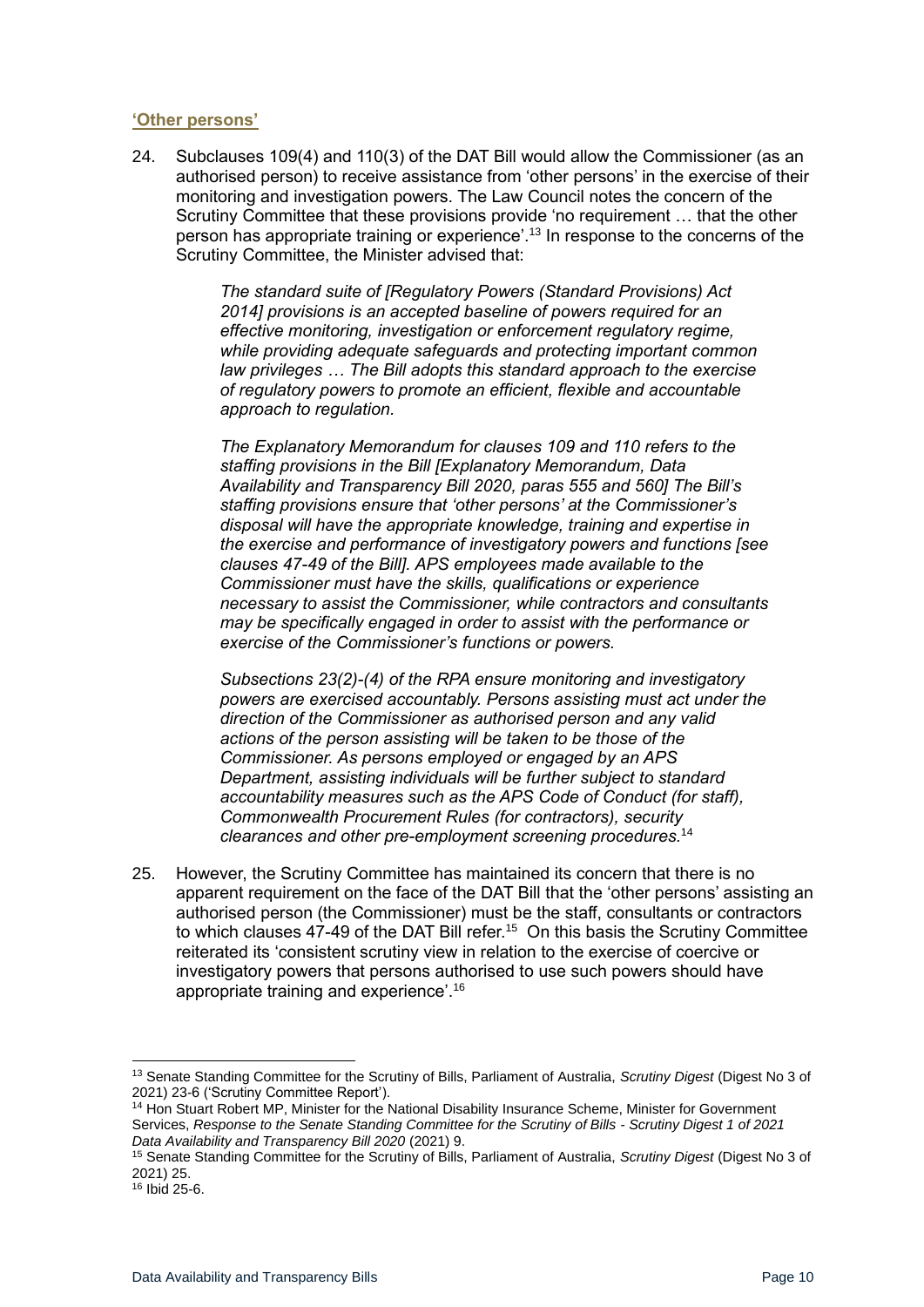26. The Law Council supports the view of the Scrutiny Committee and recommends that minimum thresholds of training or experience for other persons assisting the Commissioner in the exercise of their monitoring and investigation powers be included in the DAT Bill.

#### **Recommendations:**

• **Amendment should be made to the Data Availability and Transparency Bill 2020 (Cth) to include minimum thresholds of training or experience for 'other persons' assisting the Commissioner in the exercise of their monitoring and investigation powers.**

# <span id="page-10-0"></span>Legal Professional Privilege

## <span id="page-10-1"></span>**Background**

- 27. Clause 104 of the DAT Bill provides the Commissioner with a power to require information and documents if the Commissioner 'reasonably believes that a person has information or a document relevant to an investigation under section 101, or to any other of the Commissioner's regulatory functions set out in section 45'.
- 28. Clause 105 provides that LPP (also known as client legal privilege) is not a basis for refusing to provide information or documents sought by the Commissioner under clause 104. Clause 105 provides:
	- *(1) A person is not excused from complying with a notice under section 104 on the ground that giving the information or producing the document would disclose a communication protected against disclosure by legal professional privilege.*
	- *(2) However:* 
		- *(a) the information given or document produced; and*
		- *(b) the giving of the information or production of the document;*

*are not admissible in evidence against a person in any civil or criminal proceedings.*

- *(3) The fact that a person is not excused from complying with the notice on the ground mentioned in subsection (1) does not otherwise affect a claim of legal professional privilege that anyone may make in relation to that information or document.*
- 29. LPP is a fundamental and basic doctrine of the common law that protects confidential communications between a lawyer and client made for the dominant purpose of the lawyer providing legal advice or professional legal services or for use in current or anticipated litigation.
- 30. The rationale for LPP is to enhance the administration of justice and the proper conduct of cases by promoting the full and frank disclosure between the client and the legal practitioner, which allows people to obtain accurate and comprehensive advice about their legal situation. This has the effect of facilitating greater compliance with the law and more effective and efficient resolution of legal disputes.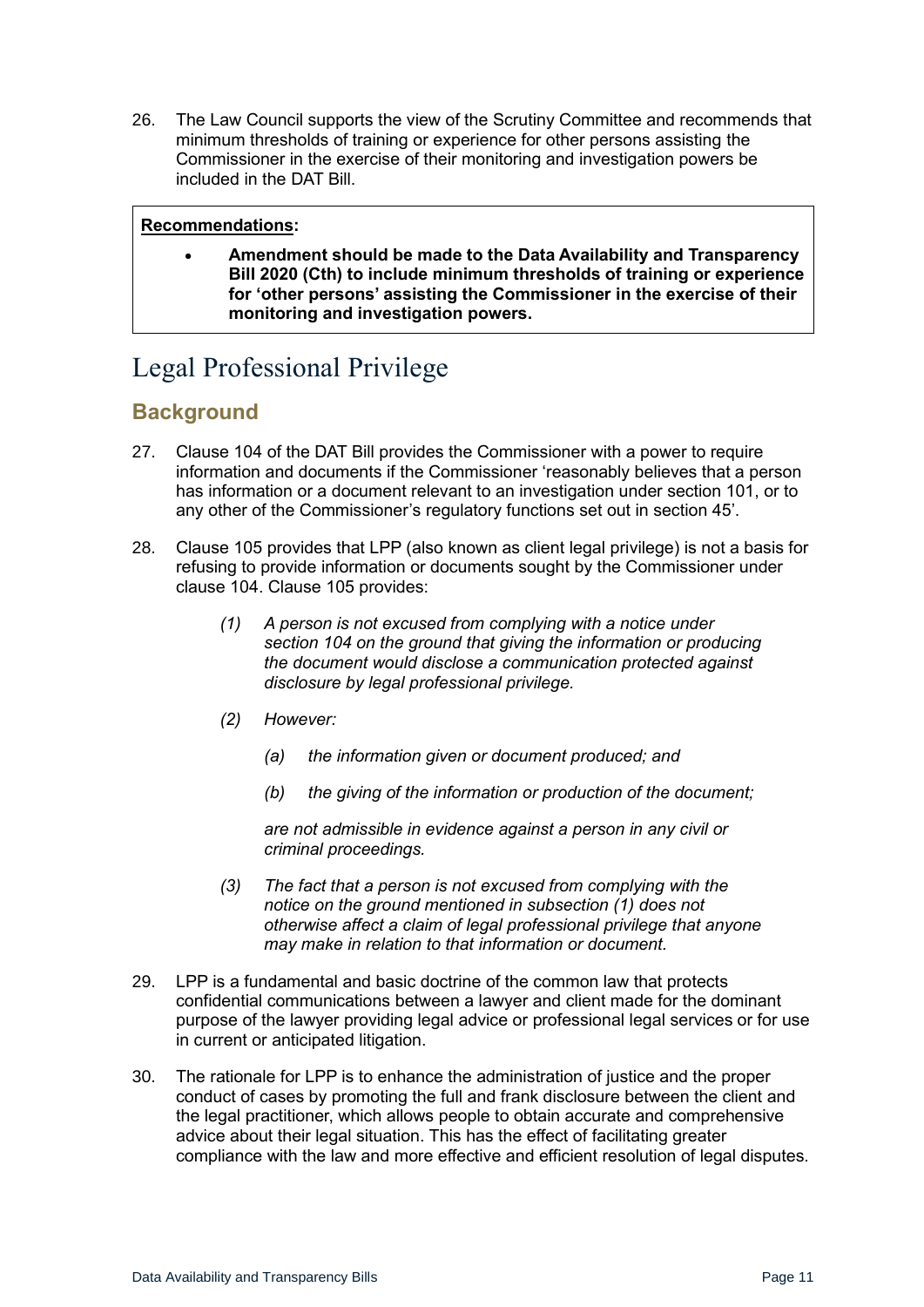As stated by Kirby J in *Esso Australia Resources v Commissioner of Taxation* discussing the purpose of privilege:

*It arises out of 'a substantive general principle of the common law and not a mere rule of evidence'. Its objective is 'of great importance to the protection and preservation of the rights, dignity and freedom of the ordinary citizen under the law and to the administration of justice and law'. It defends the right to consult a lawyer and to have a completely candid exchange with him or her. It is in this sense alone that the facility is described as 'a bulwark against tyranny and oppression' which is 'not to be sacrificed even to promote the search for justice or truth in the individual case'.*<sup>17</sup>

31. As is recognised in the EM to the DAT Bill, '[l]egal professional privilege is an important right that ought to be abrogated only where there is strong justification'.<sup>18</sup> In this regard, it is proposed in the EM that:

> *Abrogation is justified here in order to serve higher public policy interests in the effective regulation and enforcement of the Bill, to ensure integrity of the data sharing scheme and protection of public sector data.*

*In particular, the abrogation of legal professional privilege is necessary as data scheme entities are likely to obtain legal advice before entering into data sharing agreements that may be material to investigations under this clause. This information is likely to be central to the issues being considered by the Commissioner's investigations, but unlikely to be available from an alternate source. Abrogation of this privilege will allow the Commissioner to effectively hold data scheme entities to account for their handing of government information, an outcome in which there is a strong public interest.* 

*This approach is also informed by other regulators' experience, whose investigatory activities have been delayed or hampered by an inability to access relevant information, and the difficulty establishing the bounds of the privilege.*<sup>19</sup>

32. The existence of LPP reflects, to the extent to which is accorded, the paramountcy of the public interest in enhancing the administration of justice by facilitating the representation of clients by legal advisers. Public policy recognises that the law is a complex and complicated discipline and that if a client is unable to keep secret their communications, they will not be induced to seek proper legal advice nor be encouraged to make a full and frank disclosure of the relevant circumstances to their lawyer.

## <span id="page-11-0"></span>**Proposed justification for the abrogation of LPP**

- 33. In the Law Council's view, the justification as set out in the EM to the DAT Bill is insufficient to justify the proposed abrogation of LPP.
	- (a) There are many enforcement authorities/agencies that would like to read the legal advice obtained by persons whom they wish to investigate (similar justifications could be made, for example, by the Australian Tax Office or

<sup>17</sup> (1999) 201 CLR 49, [111] (Kirby J).

<sup>&</sup>lt;sup>18</sup> Explanatory Memorandum, Data Availability and Transparency Bill 2020 (Cth) [526].

<sup>19</sup> Ibid [526]-[528].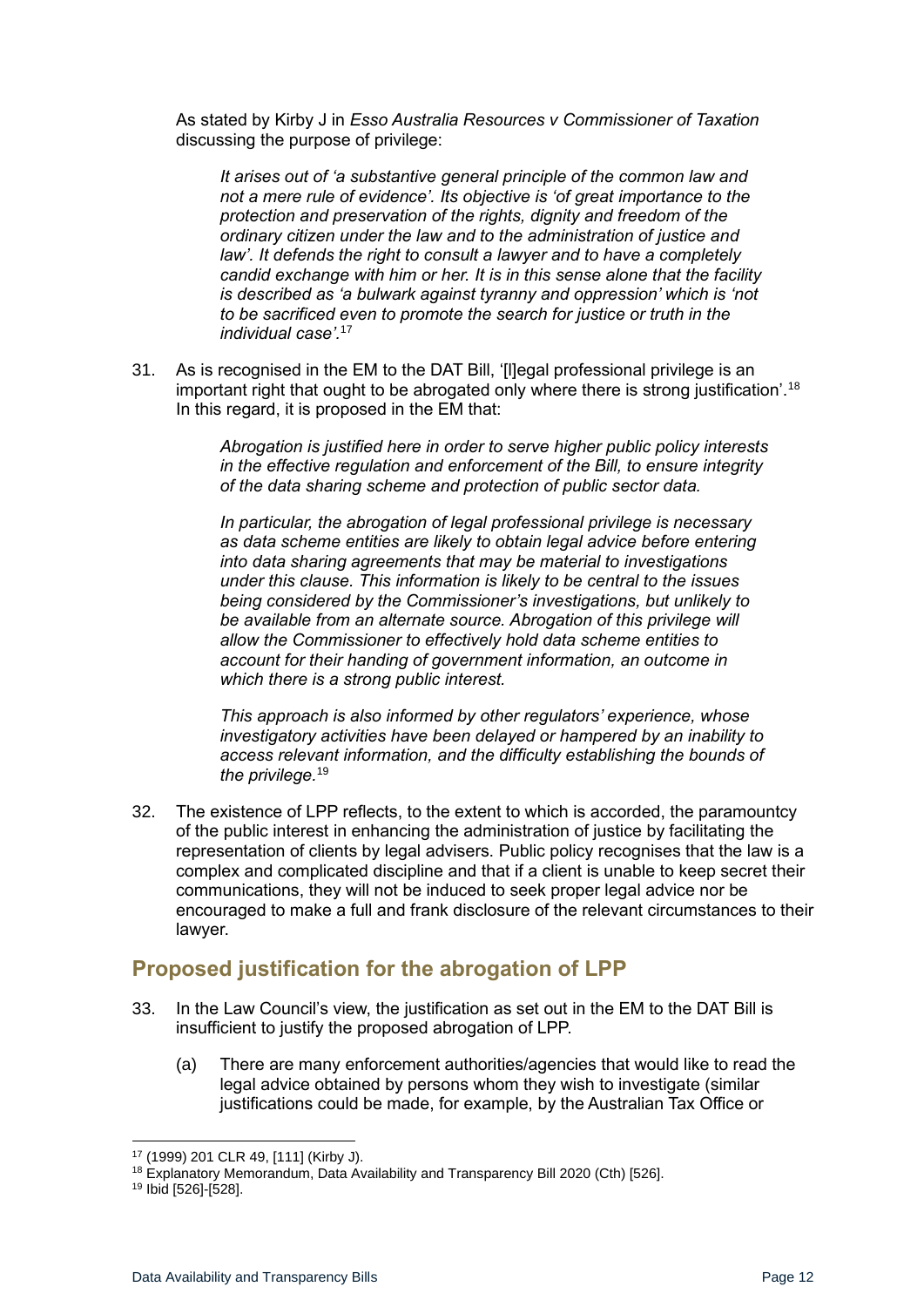Australian Securities and Investments Commission (**ASIC**) with respect to their investigations). Notwithstanding the strong public interest in ensuring that Australian taxpayers do not avoid their tax obligations, and the strong public interest in ensuring that Australian Financial Services License holders operate honestly efficiently and fairly, and that directors and corporations meet their statutory obligations, abrogation arguments with respect to those agencies have been plainly rejected on public policy grounds previously. In circumstances where the legislature recognises the public interest in maintaining LPP is greater than the public interest in facilitating investigations by the ATO Commissioner, the DAT Bill is not justified in seeking to elevate the powers of the National Data Commissioner above others such as the ATO **Commissioner** 

- (b) The fact that it is not possible to obtain a copy of that legal advice without statutory abrogation is insufficient justification for abrogation itself. There is a countervailing, weightier public policy justification for maintaining LPP. While there is a public policy interest that investigations and trials are able to be conducted on the footing that all relevant documentary evidence is available, LPP is so firmly entrenched in the law and policy, that revelatory investigations and the conduct of trials do not exorcise the privilege. No doubt prosecutors and litigants would enjoy access to privileged communications of the counterparties, but the law does not accept that the interests of an investigation or fair trial warrant the abrogation of LPP.
- (c) Similarly, the fact that investigations might be delayed or even hampered by an inability to access legal advice obtained by the subject of the investigation is insufficient to justify abrogation. Both the Australian Federal Police and ASIC have in the past expressed frustration that their investigative processes have been slowed down through the making of privilege claims that have been viewed as obstructionist rather than (claiming) warranted legal rights. However, the response to that is to create mechanisms for the speedier determinations of any contested privilege claims. It does not (nor has it) justified the abrogation of such a fundamental legal right as LPP.
- 34. The Law Council does not consider the reference in the EM to the DAT Bill to other legislation conferring coercive information-gathering powers on other agencies to be an adequate justification for the proposal to abrogate LPP in this case. $^{20}$  The need for the override must always be justified in relation to the particular investigative agency. As it stands in relation to the DAT Bill, sufficient explanation has not been provided.
- 35. While the legislature has abrogated the privilege against self-incrimination in a number of instances (subject to immunity against the use of those answers in prosecutions), the abrogation of LPP is such a significant step that it is most uncommon. There is a very sound reason for this. The abrogation of LPP grossly undermines the ability of persons to obtain confidential legal advice about the subject matter in question.
- 36. If LPP was abrogated as proposed, it would preclude a person from obtaining legal advice about its responsibilities within the DAT regulatory regime, about the veracity of its conduct or the regulator's conduct or advice about the Commissioner's conduct, without the risk of that advice being exposed.

<sup>20</sup> Ibid [535]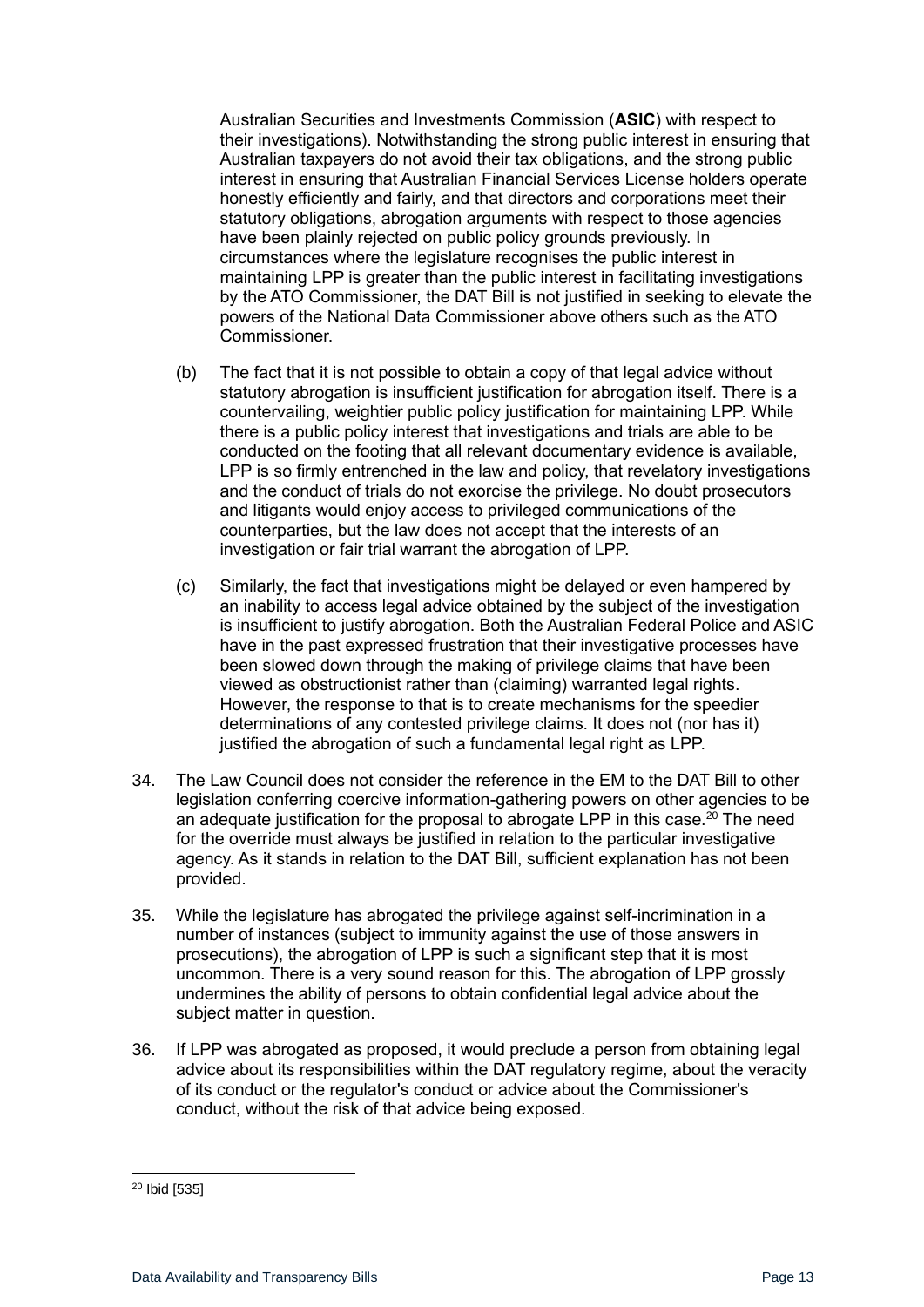37. The proposition that abrogation of LPP will allow the Commissioner to hold data scheme entities to account for the handling of government information is inconsistent with the fact that the Bill provides for the inadmissibility of that material in any civil or criminal proceedings.

### <span id="page-13-0"></span>**Proposed restrictions on the abrogation of LPP**

- 38. The Bill does include some restrictions on the abrogation of LPP.
	- (a) Subclause 105(2) (extracted above), provides that information and documents given to the Commissioner pursuant to clauses 104 and 105(1), and the act of providing information or documents, are not admissible in evidence against a person in any civil or criminal proceedings.<sup>21</sup> The EM describes this as 'broad use immunity' as it protects all persons, not only the person who produced the materials or is entitled to claim the privilege.<sup>22</sup>
	- (b) Subclause 105(2) (extracted above), states that production under compulsion 'does not otherwise affect a claim of legal professional privilege that anyone may make in relation to that information or document'. Presumably, this is intended to mean that compulsory production does not amount to a waiver of LPP by the person entitled to make that claim. This could be made more explicit.
- 39. The key point to note, however, is that the policy rationale for seeking abrogation of LPP is insufficient. In the circumstances, limitations placed on the use of abrogated information and documents is little consolation.
- 40. There exists a balancing act between the public interest that regulatory investigations be conducted efficiently and the interest in allowing lawyers to advise their clients appropriately knowing the protections of privilege remain intact. The Law Council opposes the abrogation of LPP as proposed by the DAT Bill, notwithstanding the proposed limitations in relation to how privileged information may be used.

#### <span id="page-13-1"></span>**Attorney-General's public interest certification regime (clause 106)**

- 41. Clause 106 is also intended to provide some limitation on the power to require information and documents. Subclauses 106(2) and (3) specify that the Attorney-General may provide the Commissioner with a 'public interest certificate' which prevents the Commissioner from requiring information or documents if doing so would be contrary to the public interest (for example, because it would prejudice the conduct of an investigation or inquiry into crime or criminal activity that is currently being pursued or prejudice the fair trial of any person).
- 42. Reliance on the *ad hoc* exercise of executive discretion fails to provide meaningful protection to sensitive information, consistent with the requirements of the rule of law that the law should be clear and certain in advance of its application to particular circumstances.
- 43. The Law Council also generally opposes such certification regimes as they are contrary to the independence of the relevant oversight or investigatory bodies (in this case the Commissioner), by making their access to necessary information to perform their functions contingent on the discretion of a Minister (the Attorney-

<sup>21</sup> Ibid [530].

 $22$  Ibid.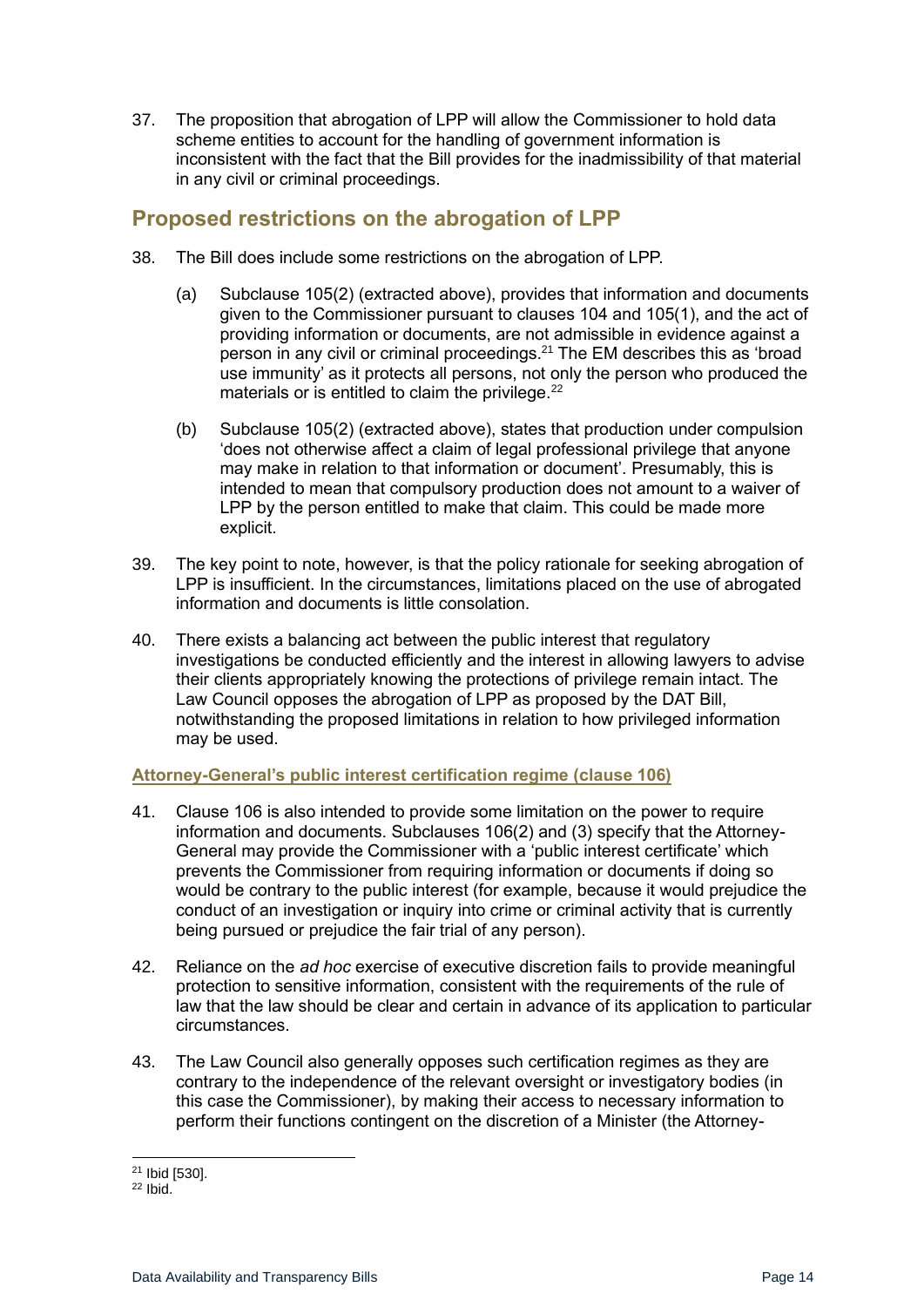General).<sup>23</sup> Access to information separate to the actions of the Minister is essential to the independent functioning of such bodies. Instead, the focus should be on resourcing and 'up-skilling' the relevant oversight or investigatory bodies to handle and protect classified or otherwise sensitive information.

- 44. The Law Council also notes in the context of a protection for information subject to LPP, the public interest-related grounds for issuing a certificate in subclause 106(3) do not squarely cover privileged information. Rather, it would be the subject-matter of the communication (for example, inter-governmental communications, or law enforcement investigations, or matters pertaining to national security or defence) that would give rise to the issuing of a certificate. The fact that any such information is also subject to LPP would be purely coincidental.
- 45. In the Law Council's view, clause 106 does not provide meaningful protection for legally privileged information, and moreover is problematic in its own right because it makes the Commissioner's access to information (and the availability of protection) dependent on the *ad hoc* exercise of discretion by the Attorney-General.

#### <span id="page-14-0"></span>**Law Council recommendations**

46. However, it is important to note that there is nothing contained in the DAT Bill to prevent the derivative use of information or documents obtained pursuant to clauses 104 and 105(1). As is noted in the EM to the DAT Bill:

> *The immunity does not extend to derivative use, as that would exclude all evidence discovered in reliance on leads from the disclosure (in contrast to the use immunity that renders inadmissible only the evidence that was disclosed).*<sup>24</sup>

- 47. The Law Council strongly opposes the proposed blanket abrogation of LPP, particularly as it does not prevent derivative use, which fundamentally undermines any purported protections that the DAT Bill might seek to create. In reality, derivative use would mean that no meaningful protection exists.
- 48. In the Law Council's view, clause 105 should not proceed, unless and until adequate justification is provided, which addresses the specific need for the Commissioner's information-gathering powers to override LPP and excludes less-restrictive alternatives. The Parliament and wider public, particularly the national legal profession, should be given an adequate opportunity to scrutinise any justification provided before the Bill is debated.
- 49. As noted above, LPP exists to promote the public interest by ensuring frank discussion and candour between a legal practitioner and a client, thereby advancing the administration of justice and promoting compliance with the law. The Law Council is very concerned that the proposed abrogation of LPP may discourage people or organisations from obtaining legal advice which may have otherwise facilitated better compliance with the data sharing scheme. There is also the potential for adverse inferences being drawn about the legal practitioner's client for having sought legal advice from a practitioner. As noted by Deane J in *Baker v*

<sup>23</sup> The Law Council has raised similar concerns in relation to section 149 of the *Law Enforcement Integrity Commission Act 2006* (Cth) (which is proposed to be subsumed in the proposed Commonwealth Integrity Commission Act) amd subsection 9(3) of the *Ombudsman Act 1976* (Cth). <sup>24</sup> Ibid.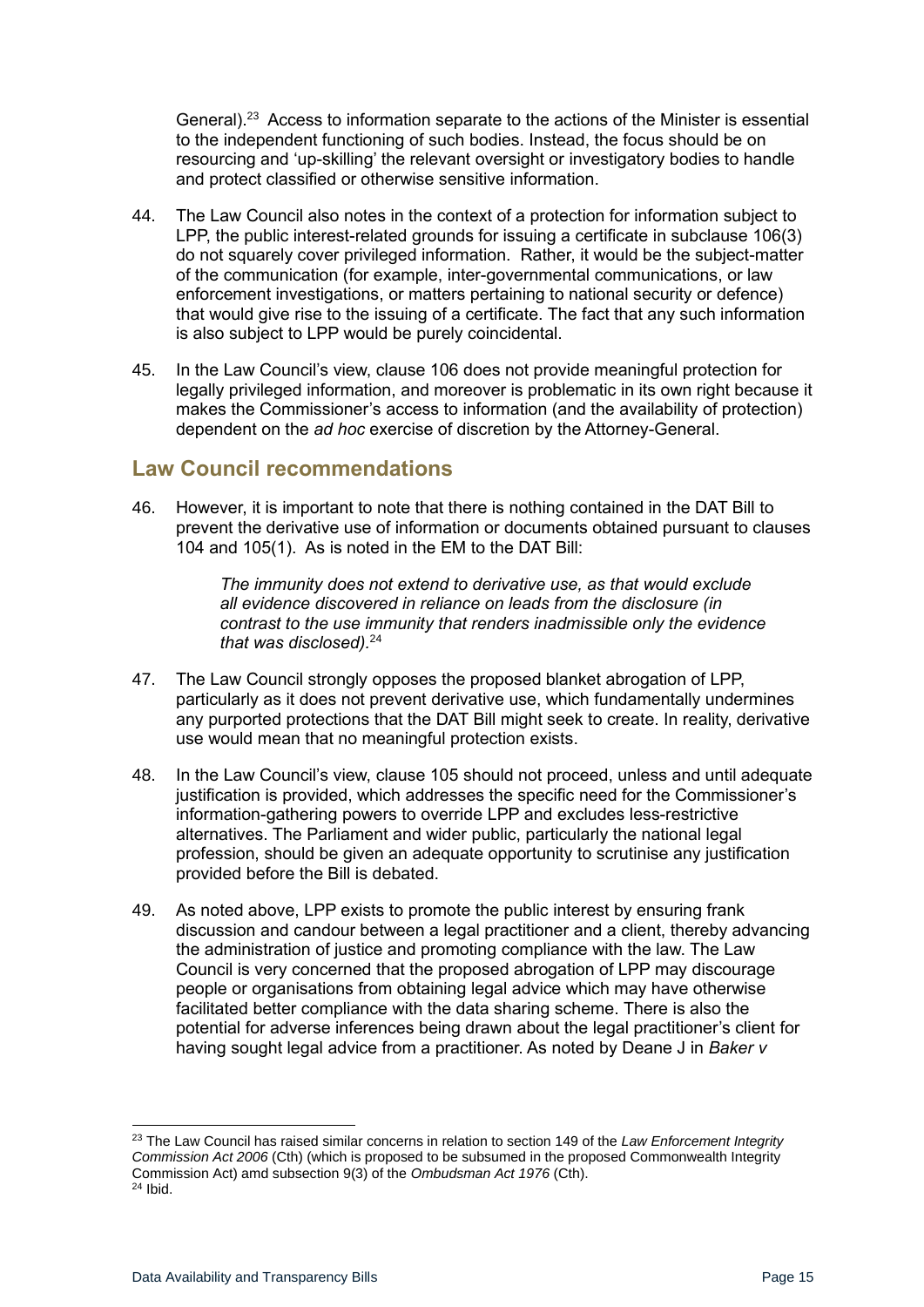*Campbell*, 'a person should be entitled to seek and obtain legal advice in the conduct of his affairs … without the apprehension of being thereby prejudiced'.<sup>25</sup>

- 50. Should clause 105 of the DAT Bill not be removed, the Law Council recommends that consideration be given to enabling an independent third-party, such as a court, to consider requests made by the Commissioner for information or documents that are otherwise protected against disclosure by LPP. $^{26}$  In the Law Council's view, this would assist in avoiding unnecessary delays in investigations while better ensuring that LPP is not unreasonably abrogated.
- 51. The Law Council is concerned by the possibility that a regulated entity's lawyer could be the target of coercive information-gathering powers, in respect of legal advice they have provided to the regulated entity, for the purpose of the Commissioner investigating that regulated entity. This differs significantly from the model under the LEIC Act. Sections 79 and 95 of the LEIC Act contain specific provisions enabling a lawyer to decline to comply with a notice to produce documents or provide information on the basis it is subject to LPP (which vests in their client) but they are required to provide ACLEI with the name and contact details of the client. Should clause 105 be maintained, the Law Council suggest that a provision similar to those in the LEIC Act be included to ensure that clause 105 does not compel a lawyer to betray their client's privilege, should the Commissioner attempt to serve the lawyer with a notice to produce information or documents under clause 104 and rely on the override in clause 105. In addition, inclusion of a requirement that the Commissioner may only compel legally privileged information if satisfied, on reasonable grounds, that the compulsion is reasonably necessary and proportionate to the matter under investigation.
- 52. The Law Council is also concerned that clause 108 confers a wholesale discretion on the Commissioner (or their staff) to disclose any information obtained in the course of the Commissioner performing their functions to a wide range of other agencies. This includes a number of listed agencies as well as any other agency or body prescribed in the rules (with no limitations or criteria governing the agencies that may be prescribed). There are no limitations on the disclosure of privileged information. While proposed s 105 will provide use immunity in both criminal and civil proceedings and purports to preserve claims to privilege in relation to any entity other than the Commissioner, the ability to disclose confidential lawyer-client communications about the subject-matter of an existing, imminent or potential enforcement matter (including criminal charge) and for the receiving enforcement agency to use that information derivatively, may effectively nullify the value and utility of that privilege.
- 53. Should clause 105 be maintained, explicit limitations should be included in the DAT Bill regarding the ability of the Commissioner to share information that is subject to LPP, or a claim of LPP.

<sup>25</sup> (1983) 153 CLR 52, [8].

<sup>26</sup> See, eg, *Royal Commissions Act 1902* (Cth) s 6AA: this section effectively operates as a defence to the offence of non-compliance with a notice to produce documents or provide information. It is available where a court has determined that the information is subject to LPP, or a claim has been made to a royal commissioner who may accept or reject the claim (on the basis of the law of LPP, not a public interest assessment on the grounds that the information is privileged but the public interest in disclosure is overriding). See also *Independent Broad-Based Anti-Corruption Commission Act 2011* (Vic) s 147. As can occur in the Victorian anticorruption body, the *Independent Broad-Based Anti-Corruption Commission Act 2011* (Vic) which provides for an application to be made pursuant to section 147 of the Act to the Supreme Court for a determination to be made in relation to any claim of privilege.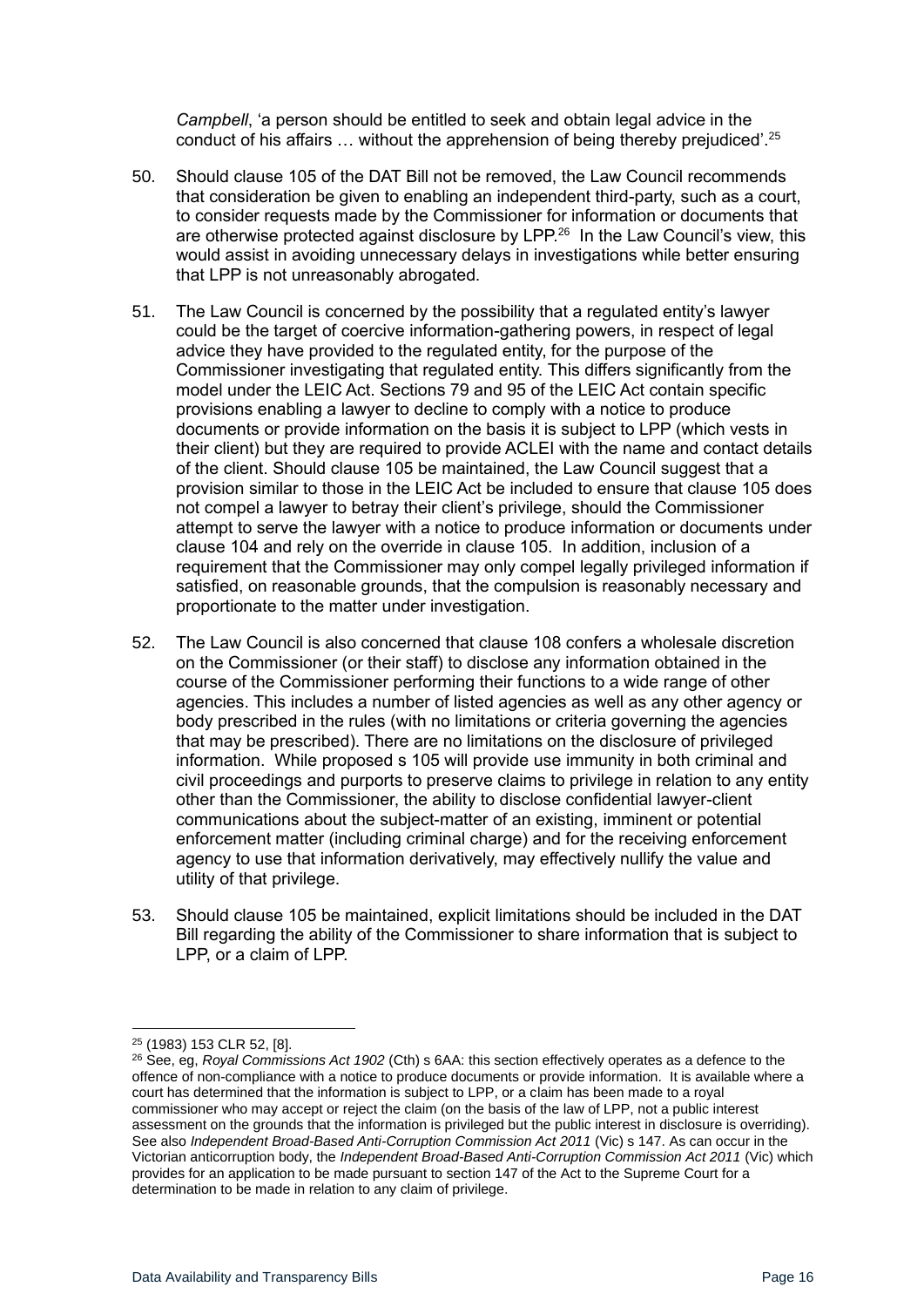54. Consideration should also be given to amending clause 105 to provide that, if the Commissioner compels the production of legally privileged information, they are under a duty to ensure that it is held securely, protected from unauthorised access and disclosure and is securely destroyed or returned when no longer necessary for the investigation. Such a provision would provide clear benchmarks for consistent best practice, and for audit and oversight of compliance.

#### **Recommendations:**

• **In the absence of compelling explanation of the perceived need to compel privileged information, proposed section 105 should be omitted from the Bill.**  • **In the alternative, consideration should be given to:** - **enabling an independent third-party, such as a court, to consider requests made by the National Data Commissioner to resolve contested LPP claims on an expedited basis;** inclusion of a specific provision, similar to sections 79 and 95 of **the** *Law Enforcement Integrity Commission Act 2006* **(Cth), enabling a lawyer to decline to comply with a notice to produce documents or provide information on the basis it is subject to LPP (which vests in their client) but requires the provision of the name and contact details of the client;**  inclusion of a requirement that the Commissioner may only **compel legally privileged information if satisfied, on reasonable grounds, that the compulsion is reasonably necessary and proportionate to the matter under investigation;** - **including explicit limitations in clause 108 the Data Availability and Transparency Bill 2020 (Cth) regarding the ability of the National Data Commissioner to share information that is subject to LPP, or a claim of LPP; and** - **amending clause 105 to provide that, if the National Data Commissioner compels the production of legally privileged information, they are under a duty to ensure that it is held securely, protected from unauthorised access and disclosure** 

## <span id="page-16-0"></span>**Self-incrimination privilege**

55. Although the EM to the DAT Bill states that the Bill 'does not displace the common law privilege against self-incrimination', the Law Council notes the silence of the Bill in this regard.<sup>27</sup> Despite this silence, the Law Council notes that the contention in the EM is consistent with the principle of legality in statutory interpretation (under which self-incrimination privilege has been recognised as a fundamental right that requires clear words to abrogate it). $28$ 

**and is securely destroyed or returned when no longer** 

56. In the Law Council's view, it is preferable for the Bill to expressly state that potential self-incrimination is a basis upon which a person may decline to comply with a notice under clause 104. There should also be an express preservation of 'penalty

**necessary for the investigation.**

 $27$  Explanatory Memorandum, Data Availability and Transparency Bill 2020 (Cth), [534].

<sup>28</sup> See, eg, *X7 v Australian Crime Commission* (2013) 248 CLR 92.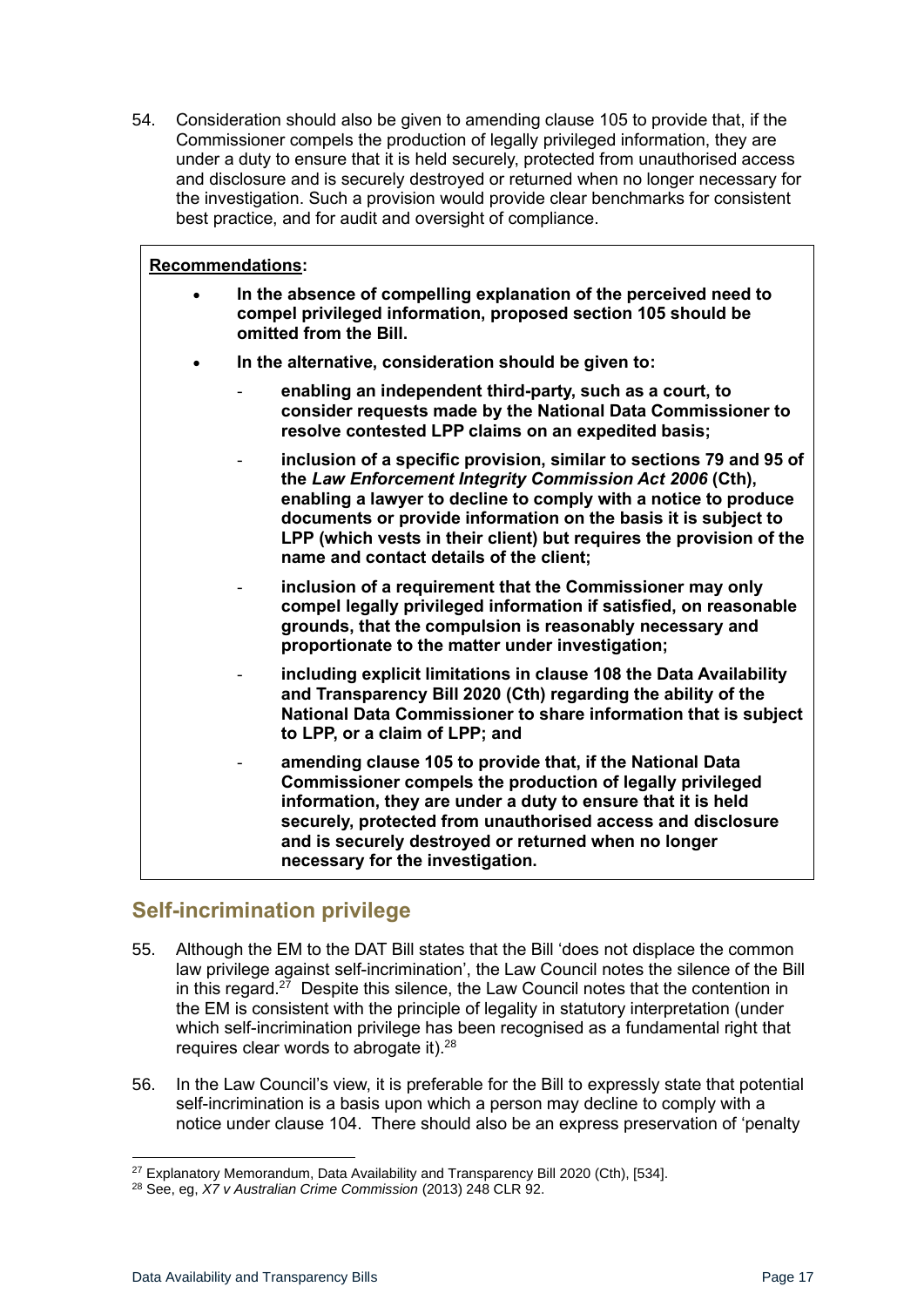privilege' in relation to exposure to civil penalty as a result of compliance with a clause 104 notice. This would also provide the strongest and clearest possible assurance that self-incriminating information obtained under compulsion via an s 104 notice could not then be shared under proposed s 108 with law enforcement agencies for the purposes of investigations or enforcement proceedings.

# <span id="page-17-0"></span>Privacy considerations

- 57. When discussing data sharing arrangements, consideration must be given to any impact upon privacy, particularly when these arrangements involve not just intragovernmental sharing, but also third party and private sector entities. The Law Council notes that most personal information collected by government agencies is collected pursuant to legal requirements for a given purpose. The proposed data sharing arrangements will put large segments of such information to new uses and new disclosures which may not have been anticipated or contemplated at the time of collection. This of itself is a very privacy intrusive measure and requires careful consideration to ensure that newly created privacy risks are appropriately addressed or mitigated.
- 58. The Privacy Act protects and promotes the privacy of individuals and regulates how Australian government agencies handle personal information. The Law Council notes that the Privacy Act has been the subject of a number of reviews over the past 12 years, including a current review by the Attorney-General's Department.<sup>29</sup>
- 59. The Consequential Amendments Bill will amend the Privacy Act by including the Commissioner as an alternative complaint body.<sup>30</sup>

### <span id="page-17-1"></span>**Human rights compatibility**

60. The Law Council notes the comment by the Joint Committee that '[g]iven the breadth and depth of information which could be shared, and with a wide group of entities, the proposed measure engages and limits the right to privacy'.<sup>31</sup> The Joint Committee reported in February 2021 that:

> *the committee notes that the statement of compatibility does not, itself, set out what objectives are sought to be achieved by the [DAT Bill]. Accordingly, the committee considers that further information is required in order to assess whether the stated objectives constitute a legitimate objective for the purposes of international human rights law. Further, the committee notes that, while the statement of compatibility provides a list of safeguards with respect to the right to privacy, the extent to which the proposed scheme may limit the right to privacy is not clear.*

*The committee has not yet formed a concluded view in relation to this matter. It considers further information is required to assess the human rights implications of this bill.* 32

<sup>31</sup> Joint Committee Report, 18.

<sup>29</sup> Attorney-General's Department, Australian Government, *Review of the Privacy Act 1988* (Web Page, 2020) <https://www.ag.gov.au/integrity/consultations/review-privacy-act-1988>. See also Australian Law Reform Commission, *For Your Information: Australian Privacy Law and Practice* (Report No 108, May 2008); Australian Law Reform Commission, *Serious Invasions of Privacy* (Report No 123, June 2014); Australian Competition and Consumer Commission, *Digital Platforms Inquiry* (Final Report, July 2019).

<sup>&</sup>lt;sup>30</sup> Data Availability and Transparency (Consequential Amendments) Bill 2020 (Cth) cl 6-8.

 $32$  Ibid.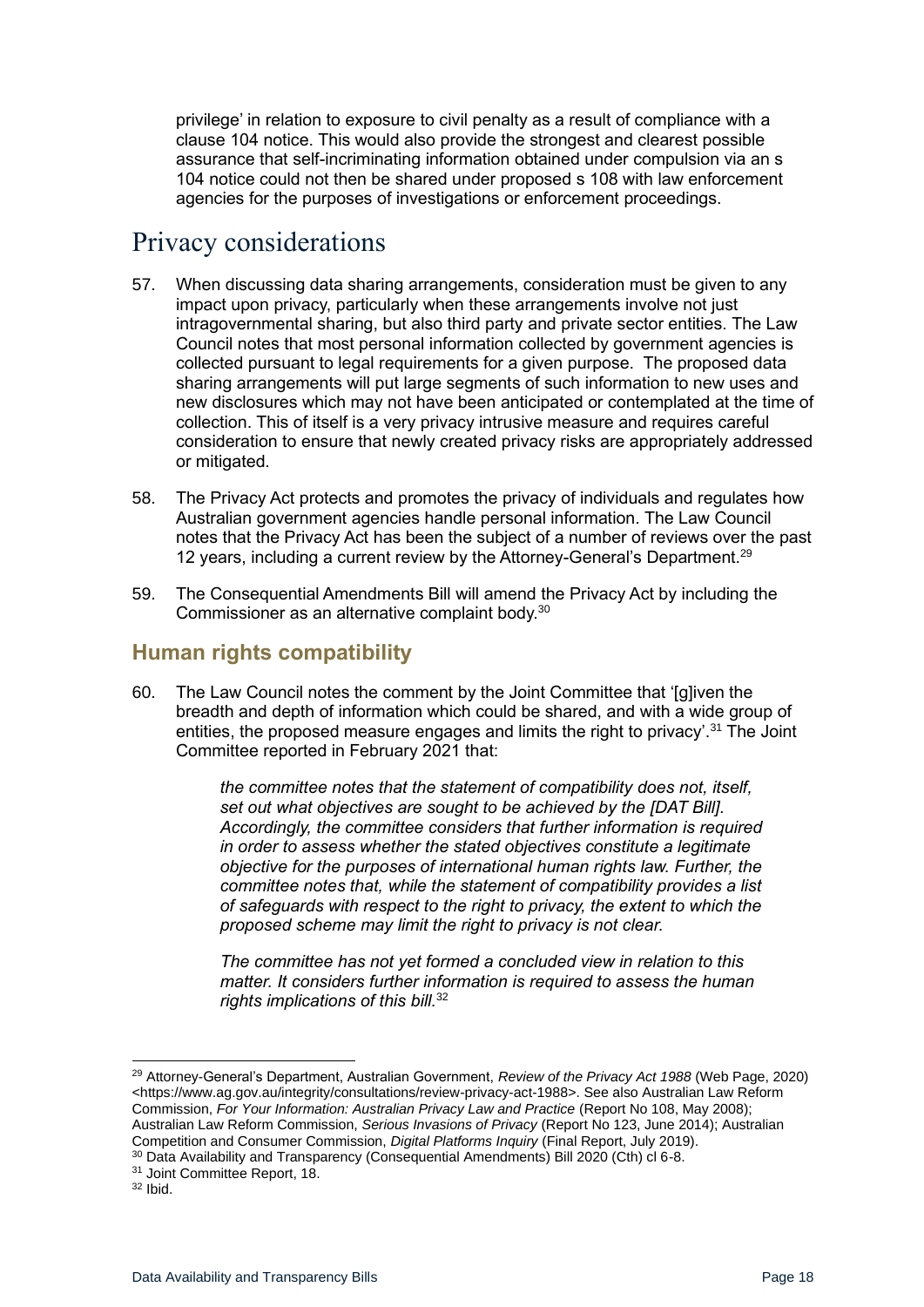61. The Joint Committee considered that the extent to which the scheme may limit the right to privacy was not clear and has sought the Minister's advice with respect to a range of matters related to the right to privacy including:

> *(c) in what type of circumstances is it likely that data will be shared, or not shared, for a data sharing purpose (with examples provided as to what is, and is not, likely to be considered to be for 'the delivery of government services'; 'informing government policy and programs'; and 'research and development);*

> *(d) what considerations would be considered relevant (and irrelevant) in an assessment of the 'public interest' for the purpose of proposed subclause 16(2), and why does the [DAT Bill] not specifically reference the need to consider the right to privacy;*

> *(e) in what circumstances, and based on what factors, would it be considered unreasonable or impracticable (under proposed paragraph 16(2)(c)) to seek the consent of individuals whose personal information would be shared, and would the provision of any government service be contingent on the individual giving their consent to the proposed sharing of their data;*

*…*

*(i) in what circumstances does the bill provide, and is it intended that the rules will provide, that a data sharing agreement may allow the accredited user to provide shared output data to a third party, and what protections apply to protect personal privacy in such circumstances; and*

*(j) why other, less rights restrictive alternatives would not be effective to achieve the intended objectives (such as amendments to individual pieces of legislation to invoke this data sharing scheme which take into account the specific data to be shared and the specific circumstances in which it is appropriate to share such data).*<sup>33</sup>

- 62. In the Law Council's view, further clarity around these issues is essential for both consumers and for government and non-government businesses who require access to Commonwealth data. This needed to address the existing requirements of the Privacy Act and to ensure that there is trust in the system and the personal information sought to be shared as part of the newly created framework.
- 63. The Joint Committee have also raised concerns with respect to the sharing of data for 'delivery of government services' and in particular, whether this would encompass withholding government services such as social security payments. $34$ The Privacy Impact Assessment of the Draft DAT Bill has previously highlighted stakeholder concerns with respect to the need for a robust ethics framework around how automated decision making is treated to provide assurances against the use of data as a tool for discrimination.<sup>35</sup>
- 64. While the EM to the DAT Bill indicates that data scheme entities would need to comply with rules and data codes. $36$  as noted by the Joint Committee, there is no

<sup>33</sup> Ibid 16-7.

<sup>34</sup> Ibid 9-10.

<sup>35</sup> Information Integrity Solutions for the Office of the National Data Commissioner, Australian Government, *Privacy Impact Assessment – Draft Data Availability and Transparency Bill 2020* (6 September 2020) 23.

<sup>36</sup> Explanatory Memorandum, Data Availability and Transparency Bill 2020 (Cth) 35.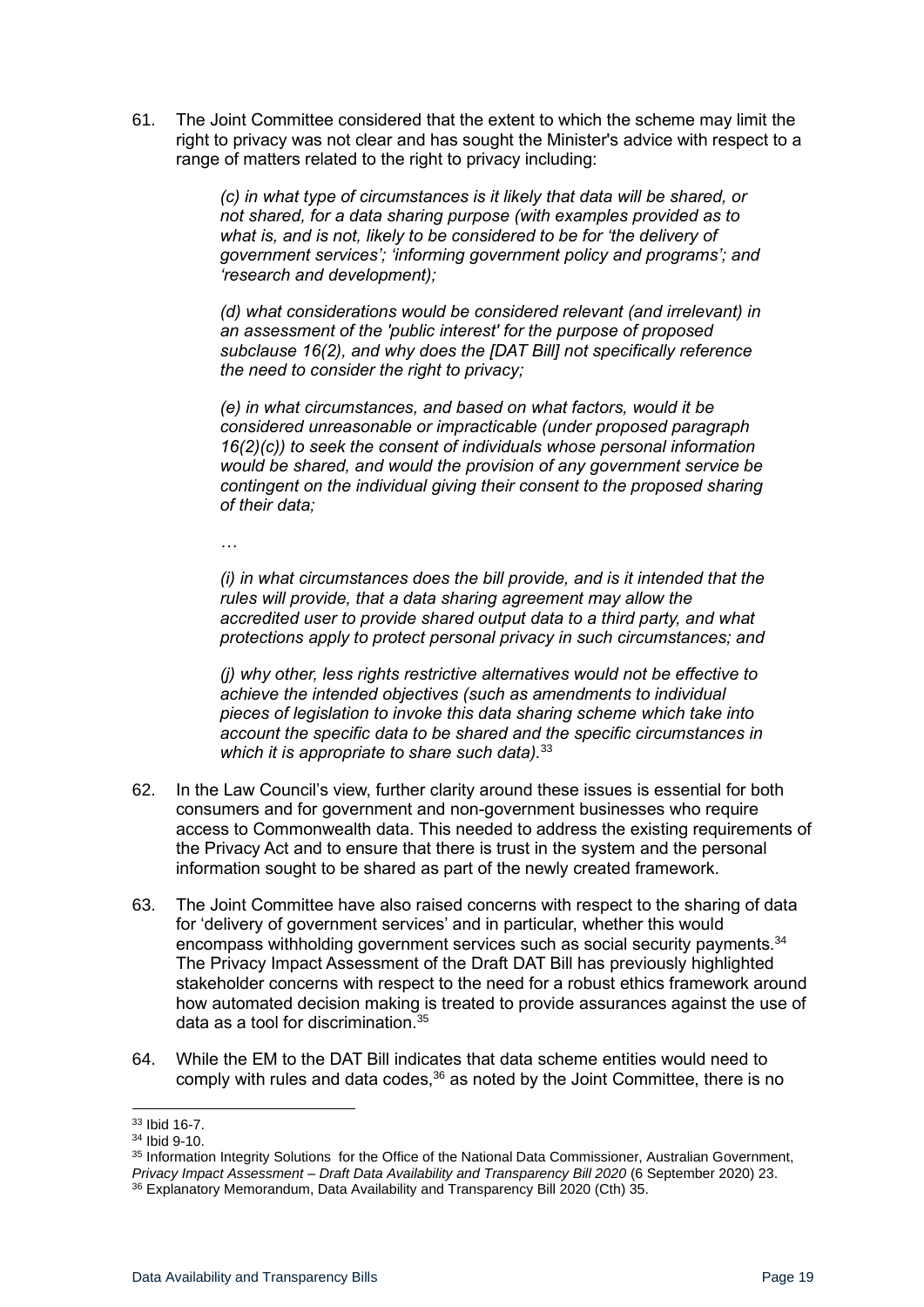guidance in the legislation as to their contents, clause 26 of the DAT Bill simply states that a data scheme entity must comply with them.<sup>37</sup>

65. Therefore, while acknowledging the overarching public policy objectives of the Bills, with the questions that remain, the Law Council shares the reservations of the Joint Committee about the potential risks associated with the scheme in practice and considers the Minister's response to the Joint Committee's queries to be critical.

# <span id="page-19-0"></span>Scope of the proposed scheme

- 66. It is noted that the operation of the proposed scheme is considered in light of the involvement of third parties. As an example, personal medical details may be able to be made available under the proposed regime to allow a third party to create an app or other form of product or service on behalf of the government. In these circumstances, the proposed regime would then rely on the data management agreement that is entered into to manage the data and, importantly, its use and security. Doing so leaves the effectiveness of the regime largely in the hands of the drafters of the agreements, which may seem rather open to abuse.
- 67. Noting this approach and the risks inherent in the proposed scheme Law Council draws the Committee's attention to several aspects of the DAT Bill in terms of its scope and potential application.

## <span id="page-19-1"></span>**Type of data collected**

- 68. The Law Council notes that the term 'public sector data' in the DAT Bill is broadly defined at clause 10 as 'data lawfully collected, created or held by or on behalf of a Commonwealth body'. This definition is wide and potentially encapsulates all types of data including data relating to health, finances and criminal history (biometric data is discussed in further detail below). The Law Council notes the sensitive and serious nature of this type of information and suggests that further consideration should be given to the ways in which public sector data could be shared, particularly relating to sensitive information, and subsequently infringe on an individual's privacy. Consideration should also be given to ensuring that data is appropriately deidentified, or where that is not possible, masked or minimised. This needs to be a matter of standard practice, done by 'design and by default', and form part of a legal requirement to do so.
- 69. The potential sharing of personal information requires particularly careful consideration. While the Law Council acknowledges the restrictions in the DAT Bill (such as ensuring that in order to share data, it must be for a permitted purpose), there is a risk that data sharing may still be inadvertently facilitated in circumstances where it should not be allowed.
- 70. Noting this risk, the Law Council submits that the DAT Bill should contain provisions requiring the de-identification of personal information prior to sharing the information. While it is recognised that anonymisation is limited in its capacity, some of the people submitting data to government agencies may be vulnerable and, potentially, less eager to engage if they knew their open data may be shared at will, whether under the auspices of a managed regime or not. If need be, these special circumstances can be addressed in appropriately worded exemptions.

<sup>&</sup>lt;sup>37</sup> Joint Committee Report, 15.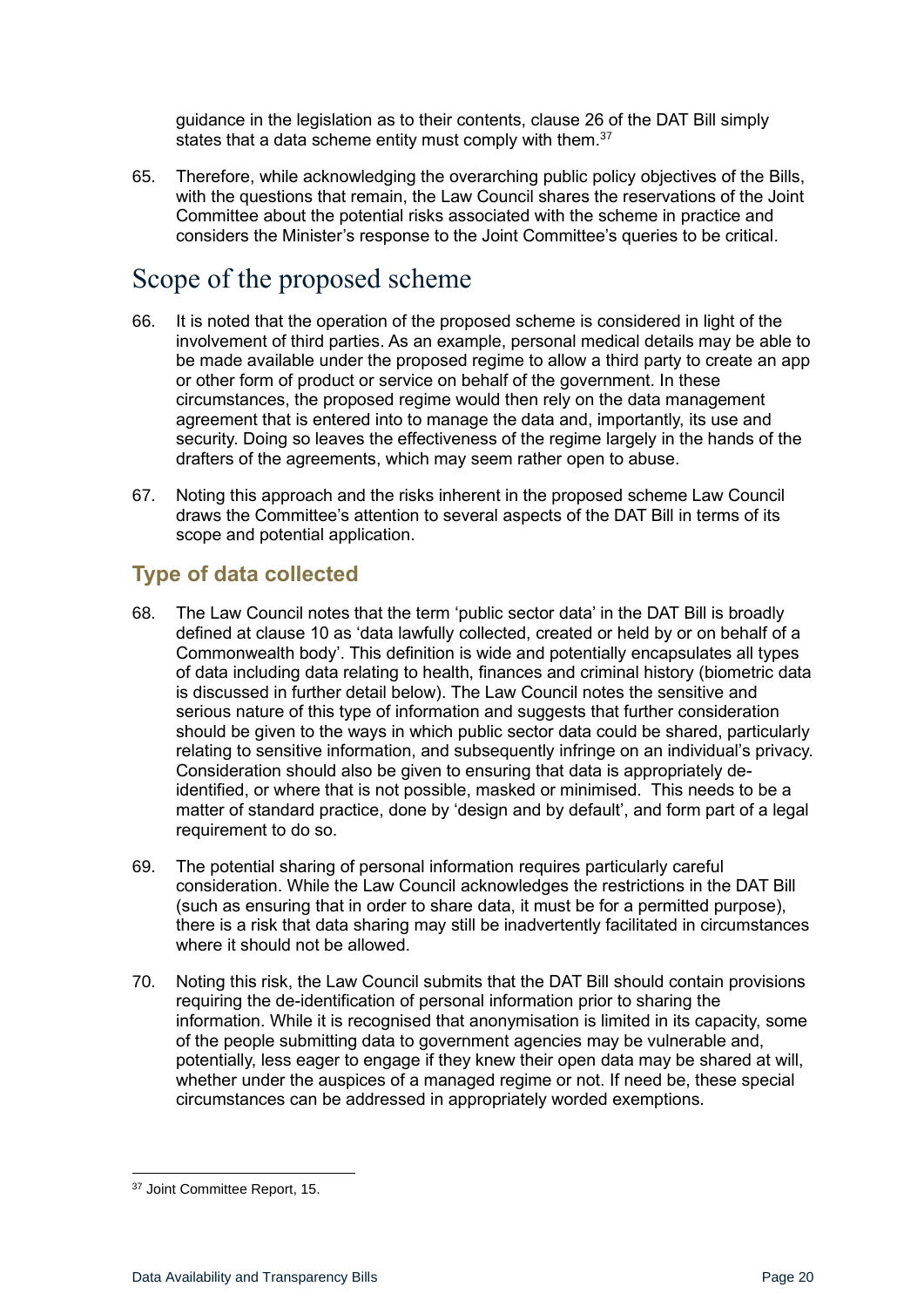71. On this point, the Law Council notes that the Scrutiny Committee has raised concern as to:

> *the appropriateness of the [DAT Bill] not including an explicit requirement that, where possible, the sharing of data is done in a way that does not allow an individual to be identified.<sup>38</sup>*

72. The Law Council shares this concern and agrees with the view of the Scrutiny Committee recommends that the DAT Bill be amended to include an explicit requirement that, where possible, the sharing of data is done in a way that does not allow an individual to be identified.

#### **Recommendation:**

• **Amendment should be made to the Data Availability and Transparency Bill 2020 (Cth) to include an explicit requirement that, where possible, the sharing of data is done in a way that does not allow an individual to be identified and that de-identification should be the default or**  *prima facie* **position prior to any sharing.**

## <span id="page-20-0"></span>**Biometric Data**

- 73. The Law Council has considered the Bills in the context of biometric data, which can be described as an individual's physical characteristics (such as eyes and fingerprints) which can be used to verify their identity. The Law Council notes the immutable nature of biometric data and queries whether biometric data is specifically dealt with in the proposed legislation, as it is understood that such data is not considered differently from other data.
- 74. The apparent lack of specific reference to biometric data gives rise to questions about privacy safeguards. The data sharing regime is subject to other legislation, however, if biometric data is not so covered, then it is reliant on this regime, which is a risk management regime and relies largely on good will. The Law Council notes that under the Privacy Act, biometric information is defined and treated as a class of 'sensitive information'.<sup>39</sup> Specifically the definition of sensitive information includes 'biometric information that is to be used for the purpose of automated biometric verification or biometric identification' or 'biometric templates'.<sup>40</sup>
- 75. The Law Council considers the issue of consent, or lack thereof, in relation to the obtaining and subsequent sharing of such data to be a primary concern. In circumstances where biometrics are the only means of access to technology and buildings, and the data is subsequently available to be shared under this regime, the Law Council queries whether the persons subject to the biometric analysis are aware of the uses that may be made of their intimate data. This gives rise to a critical question as to whether the individual has provided meaningful consent to the use of their biometric data for external purposes, despite the fact that the purposes may be in the public interest.
- 76. The Law Council notes that sensitive information requires a higher standard of care, specifically where use of the information is a secondary use of such information.<sup>41</sup> Specifically, the Privacy Act provides that where an entity holds personal information

<sup>38</sup> Scrutiny Committee Report, 17.

<sup>39</sup> *Privacy Act 1988* (Cth) s 6 (definition of 'sensitive information').

 $40$  Ibid.

<sup>41</sup> *Privacy Act 1988* (Cth) sch 1 ('*Australian Privacy Principles*'): see Australian Privacy Principle 6.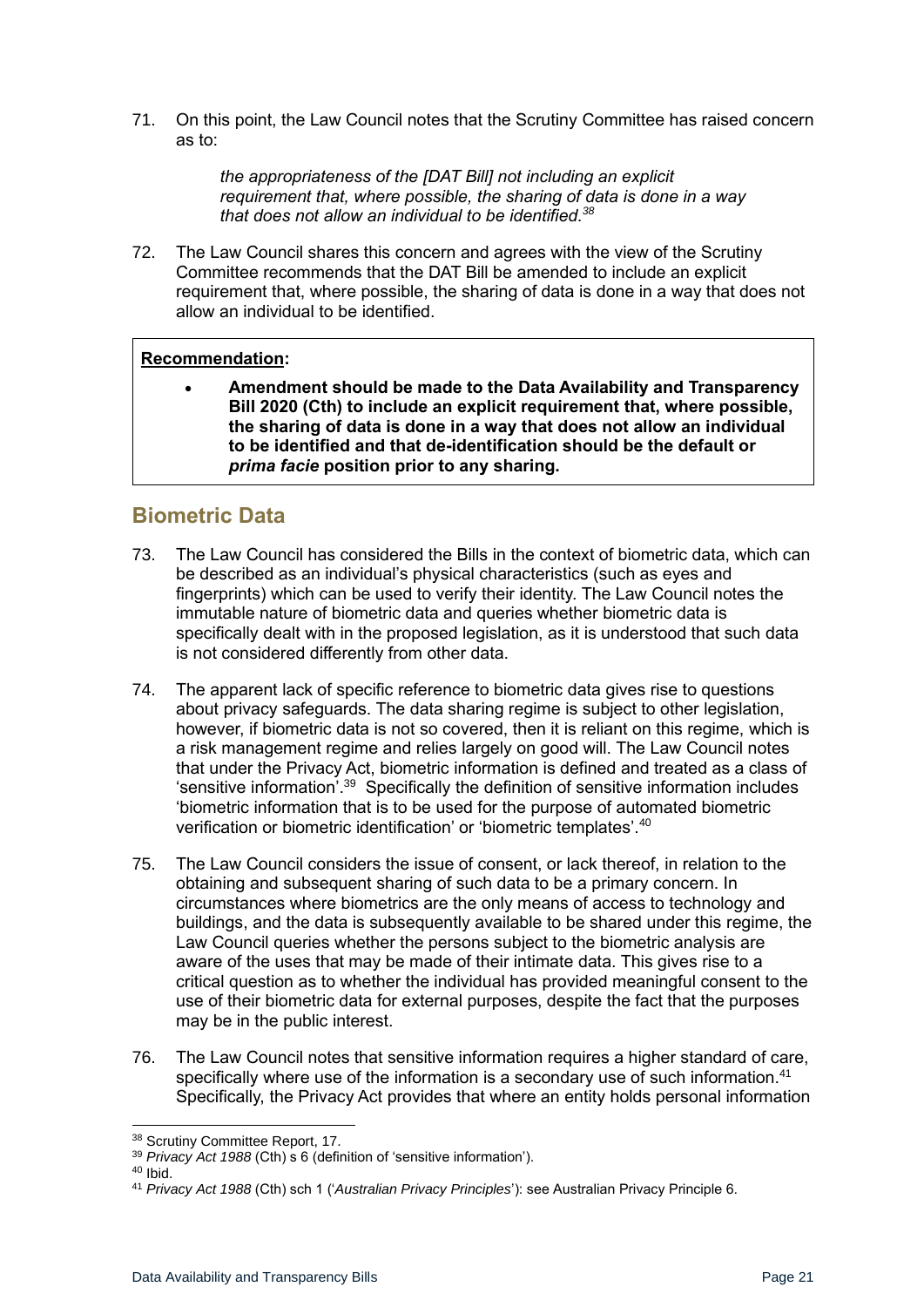that was collected for a particular purpose, it must not use or disclose the information for a secondary purpose without consent, subject to exceptions. An exception applies where the individual would reasonably expect the Australian Privacy Principle (**APP**) entity to use the information for the secondary purpose and, for non-sensitive personal information, the secondary purpose is related to the primary purpose. For personal information that is 'sensitive information' under the [Privacy Act,](http://www.austlii.edu.au/cgi-bin/viewdoc/au/legis/cth/consol_act/pa1988108/) the secondary purpose must be directly related to the primary purpose in order for the exception to apply.

- 77. The Law Council expresses concern at the perceived creation of 'mandatory consent' in these circumstances in the form of an agreement to share personal data in order to engage with an agency. Such situations render consent functionally meaningless. In the Law Council's view, where privacy interests that involve biometric data may be affected by the data sharing scheme, all sharing of such data should be based on prior express consent.
- 78. More broadly, the Law Council suggests that consideration be given to expanding the definition of biometric data under the Privacy Act to include all biometric data not only the biometric information that is to be used for the purpose of 'automated biometric verification or biometric identification' or 'biometric templates' as is currently specified.<sup>42</sup>

#### **Recommendation:**

- **The DAT Bill should be amended to provide that where privacy interests that involve biometric data may be affected by the data sharing scheme, all sharing of such data must be based on prior express consent.**
- **Consideration should be given to expanding the definition of biometric data under the** *Privacy Act 1988* **(Cth) to include** *all* **biometric data not only the biometric information that is to be used for the purpose of 'automated biometric verification or biometric identification' or 'biometric templates' as is currently specified.**

## <span id="page-21-0"></span>**Sharing of data**

79. Under the proposed scheme, sharing of information is not restricted to government bodies. Instead, the DAT Bill allows for private sector bodies to receive public sector information. This is of concern because the use of individual data by private companies presents a range of privacy concerns, as well as raising questions around issues of consent and how it is to be collected, monitored or enforced. Evidence shows that once people are made aware of how entities are collecting and using their personal information, they are much more likely to change their privacy settings.<sup>43</sup>

<sup>42</sup> For example, under the *General Data Protection Regulation,* biometric data means 'personal data resulting from specific technical processing relating to the physical, physiological, or behavioural characteristics of a natural person, which allow or confirm the unique identification of that natural person, such as facial images or dactyloscopic data': *General Data Protection Regulation* (European Union) art 4(14). Another example is that under Californian law biometric information means 'an individual's physiological, biological, or behavioural characteristics, including an individual's deoxyribonucleic acid (DNA), that can be used, singly or in combination with each other or with other identifying data, to establish individual identity': *California Consumer Privacy Act of 2018*, 1.81.5 Cal Civ Code § 1798.140(b).

<sup>43</sup> Attorney-General's Department, Australian Government, *Review of the Privacy Act 1988* (Issues Paper, October 2020) 44.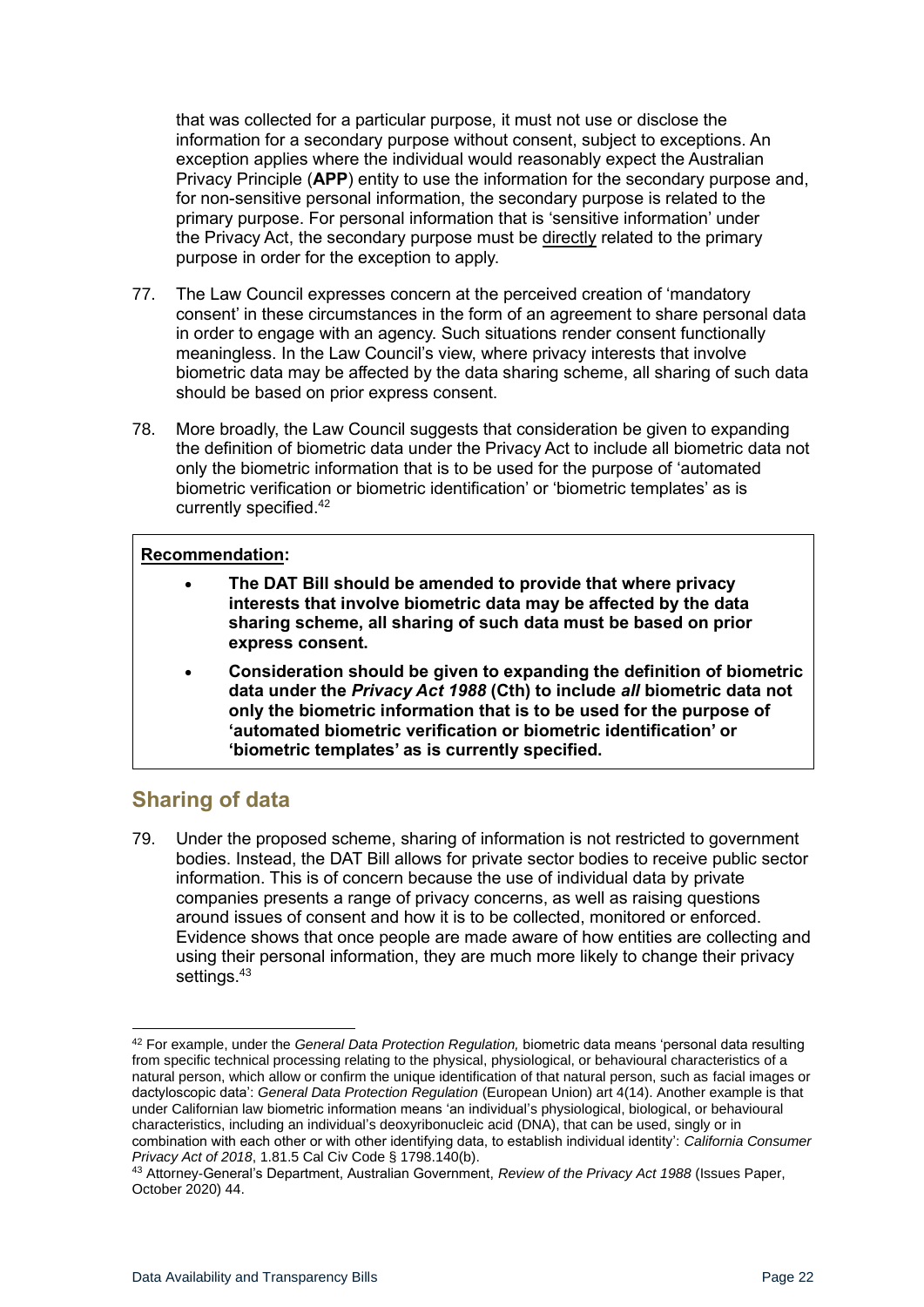- 80. In relation to parameters around the sharing of data, the Scrutiny Committee has raised concerns as to why it is considered necessary and appropriate for guidelines on aspects of the data sharing scheme, which may play an important role in minimising the risk of interpretations of the operation of the scheme that trespass on personal privacy, to be included in non-legislative instruments that are not subject to parliamentary scrutiny.<sup>44</sup>
- 81. The Law Council shares this reservation, and notes that subclause 127(4) of the DAT Bill expressly states that these guidelines are not a legislative instrument. The Law Council is of the view that given the importance of the guidelines developed under the proposed scheme in setting the parameters for issues such as data sharing, these should be made by legislative instrument as therefore subjected to parliamentary scrutiny.

#### **Recommendation:**

- **Subclause 127(4) of the Data Availability and Transparency Bill 2020 (Cth) should be removed and a requirement should be inserted that Guidelines to be made by the National Data Commissioner are a legislative instrument and therefore subject to Parliamentary scrutiny and potential disallowance.**
- 82. Further, the Law Council highlights the concern raised by the Scrutiny Committee about the breadth of the 'unreasonable or impracticable' exception to the requirement to secure consent from an individual prior to sharing their personal information, especially noting the minister's advice that privacy interests will not be given priority in the public interest test.<sup>45</sup>
- 83. Based on this concern, the Scrutiny Committee has requested the Minister's further advice as to:

*whether the addendum to the explanatory memorandum can provide specific examples of current guidance on the meaning of 'unreasonable or impracticable' and provide information on where this current guidance can be accessed.<sup>46</sup>*

84. The Law Council agrees that further guidance is needed in relation to the scope of practical application of the 'unreasonable or impracticable' exception as it applies to securing consent, noting that this should be a high threshold to obtain.

<sup>44</sup> Ibid.

<sup>45</sup> Scrutiny Committee Report, 17.

 $46$  Ibid.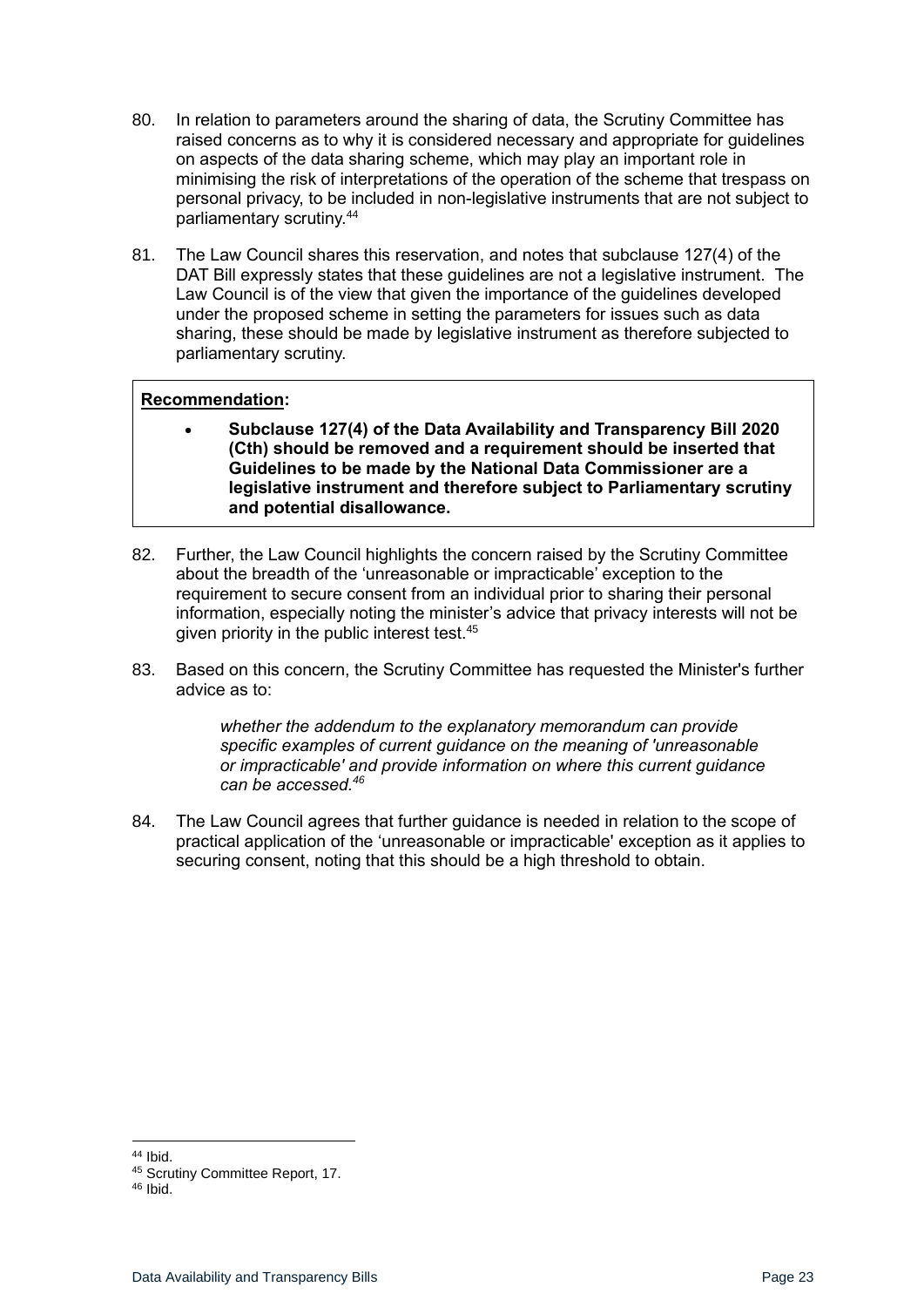#### **Recommendation:**

• **Further guidance is needed in relation to the scope of practical application of the 'unreasonable or impracticable' exception as it applies to securing consent, noting that this should be a high threshold to obtain and that many of the data sets collected are collected based on existing legal requirements or notices (not consents).**

## <span id="page-23-0"></span>**Reliance on delegated legislation for accreditation**

85. The Law Council shares the Scrutiny Committee's concern about the proposed reliance on delegated legislation to provide for procedures, requirements and matters relating to the accreditation of entities for the purpose of the data sharing scheme. The Scrutiny Committee explained that:

> *the Accreditation Rules will describe circumstances in which data custodians must use an accredited data service provider (ADSP) and specify documentation to support entities' claims against accreditation criteria. The minister advised that, as documents and circumstances for use of an ADSP are detailed and may change over time, this content is appropriate for rules. The committee further notes the minister's advice that significant matters will not be left to delegated legislation, as the weight of the accreditation framework is already located on the face of the bill, in Part 5.2.*

*However, noting the importance of ensuring that the accreditation framework only permits accreditation of entities who can safely handle public sector data, from a scrutiny perspective, the committee remains concerned about the extent to which the [DAT Bill] relies on delegated legislation to determine matters related to the accreditation of entities under the scheme.<sup>47</sup>*

86. The Law Council recommends that these requirements be included in primary, rather than delegated, legislation to ensure these important matters receive the full benefit of Parliamentary scrutiny.

#### **Recommendation:**

• **Part 5.2 of the Data Availability and Transparency Bill 2020 (Cth) should be amended to provide greater detail in regard to the procedures, requirements and matters relating to the accreditation of entities for the purpose of the data sharing scheme.**

<sup>47</sup> Ibid 23.